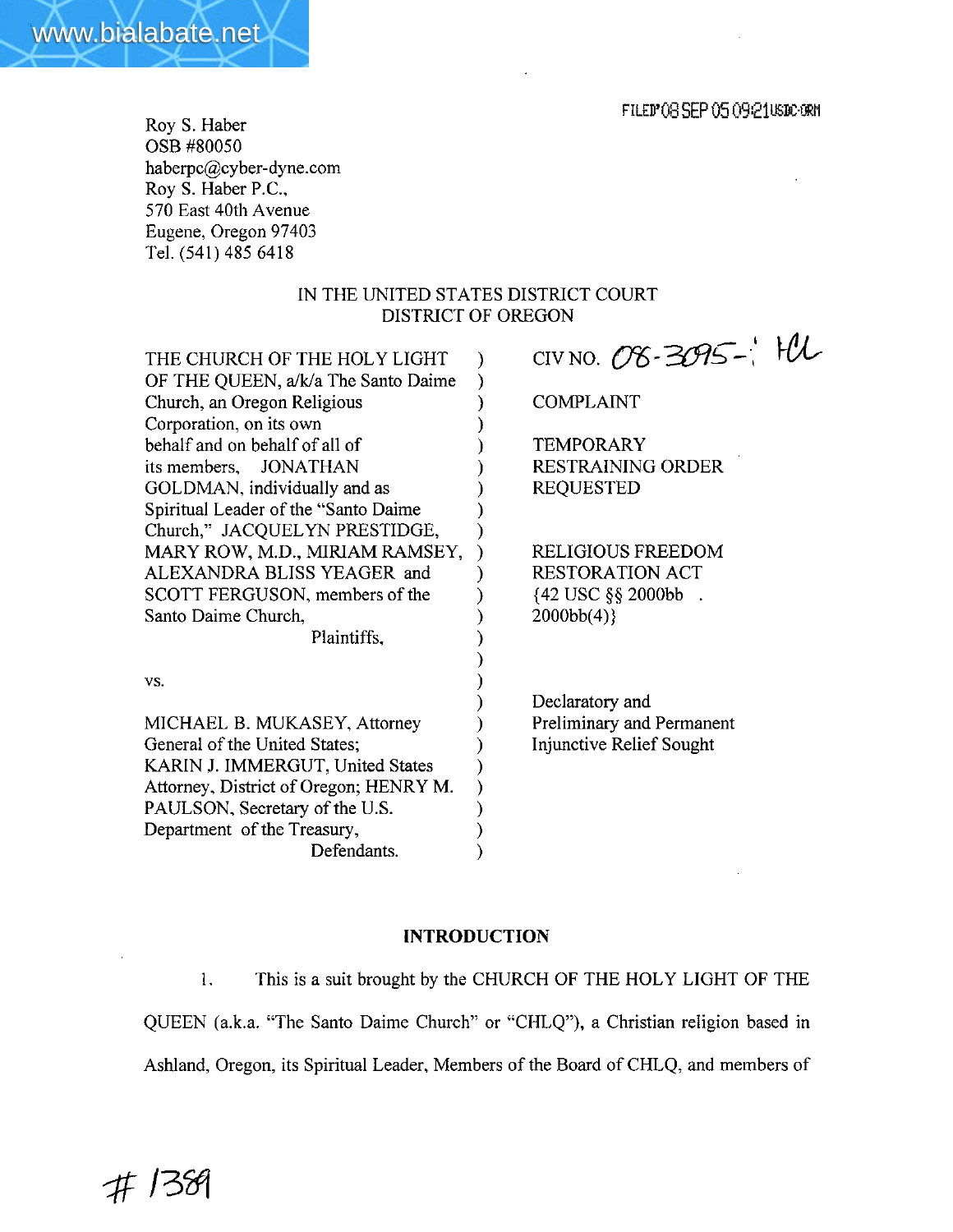the Church on behalf of all of its members pursuant to 42 USC **\$9** 2000bb-2000bb(4), the Religious Freedom Restoration Act of **2993** ("RFRA"), to redress the deprivation of rights, privileges and immunities secured to plaintiffs by the First, Fifth, and Fourteenth Amendments to the Constitution of the United States. Specifically, plaintiffs seek a declaration that the defendants' threats to arrest **and** prosecute members of the Santo Daime religion who seek to bring their sacramental tea (the "Daime tea"), which contains trace amounts of a Schedule I chemical, into the United States to imbibe at their religious ceremonies is unconstitutional, unlawful and violates **WRA** in that it burdens the central practice of the plaintiffs' religion, *i.e.* imbibing the Holy tea. Plaintiffs also seek a preliminary and then permanent injunction enjoining defendants from preventing the importation or use of tea in religious ceremonies and from threatening to arrest or prosecute Church members who seek to ingest their sacramental tea.

### **JURISDICTION AND VENUE**

2. Jurisdiction is conferred on this court by 28 **U.S.C.** *\$5* 133 1 and **1343(3)- (4),** because the case arises under the Constitution, laws and treaties of the United States and seeks to redress the deprivation of rights, privileges and immunities secured to plaintiff by the First, Fourth, and Fifth Amendments to the Constitution of the United States, and the Religious Freedom Restoration Act as well as to secure equitable or other relief under any Act of Congress providing for the protection of civil rights.

**3.** This court has authority pursuant to 28 **U.S.C.** §§ 2201-2202 and 5 U.S.C. **5** 706, to grant declaratory relief and to issue preliminary and permanent injunctions.

4. Venue is proper in tbs Court pursuant to 28 **U.S.C. 5** 1391(e) in that all of the defendants are agents or officers of the United States and were, at all times relevant to

 $\overline{2}$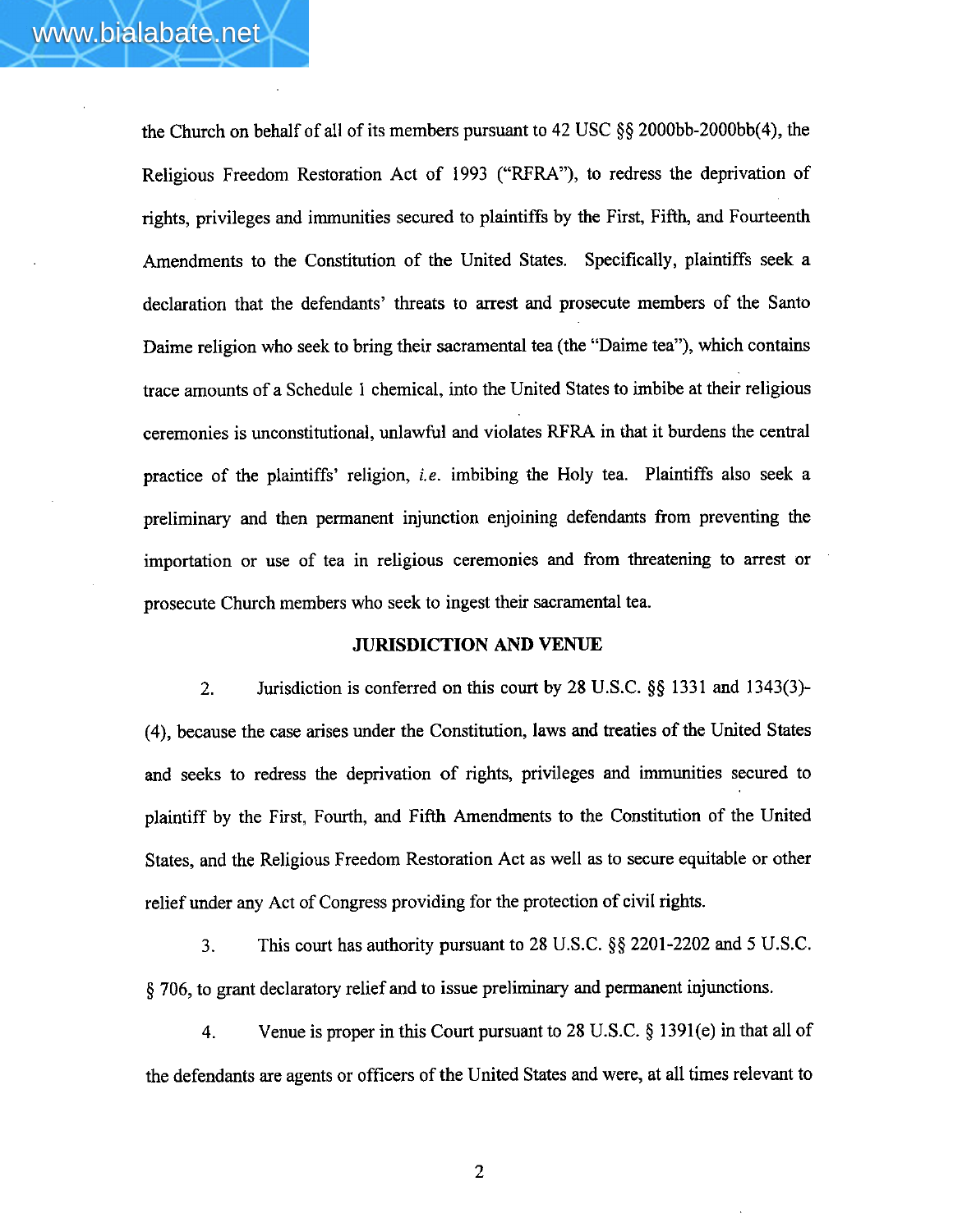this case, acting in their official capacities, and at least one defendant resides in the State of Oregon. Plaintiffs reside in this district and the cause of action arose in this district.

## **PARTIES**

## PLAINTIFFS

### **5.** Plaintiff THE CHURCH OF **THE HOLY LIGHT**

OF THE **QUEEN** is a religious corporation formed under the laws of the State of Oregon whose principle oflice is located in Ashland, Oregon and is the local United States Branch of the Centro Eclético da Fluente Luz Universal Raimundo Irineu Serra, **CEFLURIS** (the "Santo Daime Church" of Brazil,) a fully recognized religion in Brazil. The Church is adversely affected and aggrieved by the defendants' actions as more filly described below. The Ashland Church administers to a small congregation in Bend, **Oregon.** 

6. Plaintiff JONATHAN **GOLDMAN** is the religious leader ("Padrinho") of **CWLQ** and resides in **Ashland,** Oregon. He brings this action in his **own** capacity as a member of the Santo Daime Church, **on** behalf of members of the Church and as a representative and agent of CEFLURIS, in the United States.

**6A. ALEXANDRA** BLISS **YEAGER,** is the spiritual leader of the Ceu **da Divina Rosa (The church of the Divine Rose), a Santo Daime Curch located in Portland, Oregon.** 

7. Plaintiff **JACQWLYN PRESTIDGE** is Chairperson and Member of the Board of Directors of CHLQ. She resides in Bend, **Oregon.** 

**8. SCOTT FERGUSON** is a member of CHLQ and resides in Bend, Oregon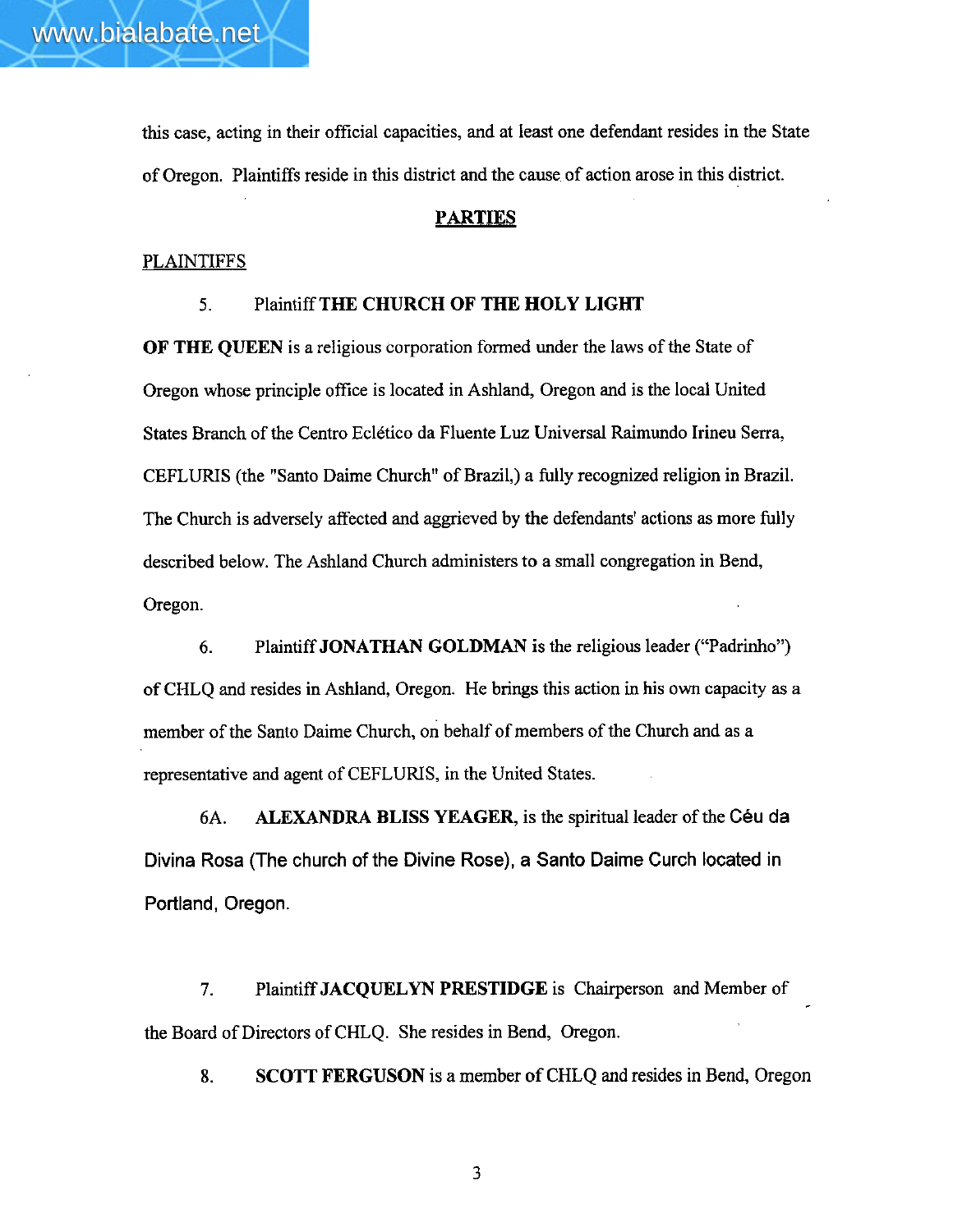**9.** PlaintifF MARY ROW, **M.D..** is a member of CHLQ and resides in Oregon.

10. MIRIAM RAMSEY is a member of CHLQ, the salaried administrator of the Church and resides in Ashland, Oregon

#### DEFENDANTS

www.bialabate.net

**1 1.** Defendant **MICHAEL B. MUKASEY** is the Attorney General of the United States and the Chief Law Enforcement Officer of the United States. MR. MUKASEY resides in Washington, D.C.

12. **KARIN** J. IMMERGUT, United States Attorney, District of Oregon **and**  resides in Portlan, Oreogn.

**13.** Defendant **HENRY M. PAULSON,** Secretary of the Treasury of the United States, is responsible for administering and enforcing the customs laws, the Controlled Substances Import and Export Act and regulations promulgated thereunder. MR. PAULSON resides in Washington, **D.C.** 

**13.(a)** At all times relevant to this litigation, dl of the defendants acted in and are sued in their official capacities.

### **FACTS**

14. For hundreds and, perhaps, thousand of years, a tea called ayahuasca has been brewed by indigenous tribes in the Brazilian and Peruvian Amazon region and has been used for sacramental and healing purposes. As noted in greater detail below, the ayahuasca tea contains trace amounts of **N,N;5,5-dimethyltryptamine** (DMT), a chemical listed on the Controlled Substances Act (CSA), **and** ensuing regulations. 21 U.S.C. *\$5*  801 et sea.

 $\overline{4}$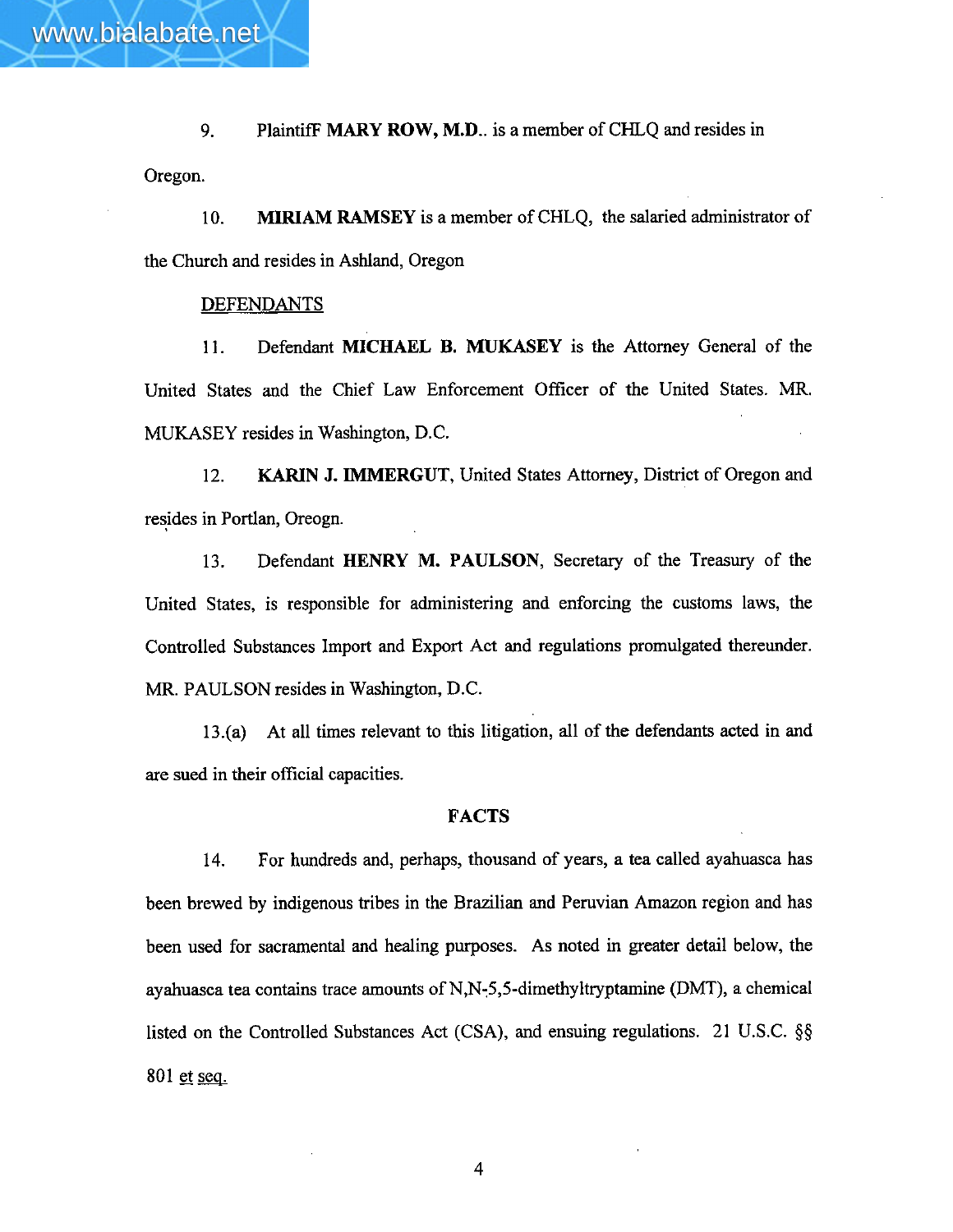**15.** Beginning in the **1800's,** Christian religious missionaroies made contact with **many** indigenous tribes in the Peruvian and Brazilian Amazon. These tribes then adopted Christian beliefs and practices and syncretic religions emerged. In the early twentieth century, a Brazilian rubber tapper, Mastre Raimundo Irineu Serra, had a direct revelation to found a new religion based upon the concept that Jesus Christ was the Savior and that the Ayahuasca tea was to become the central ritual **and** sacrament of the religion; and that the tea was to be renamed "Santo (Holy) Daime" which, in Portuguese, means "give me," interpreted to mean "give me light and give me love." The Santo Daime Church blends Christian theology with traditional indigenous religious beliefs. Church doctrine instructs that Daime tea is a sacrament and that the body of Christ is present in the tea. Church members ingest the tea during and only during church services.

16. The taking of the Daime sacrament is necessary for the Church to conduct its services. It is believed that only by taking the tea can a Church member have a direct experience with Jesus Christ, believed by members of the Church to be the savior. The Holy Daime tea is believed to be not only a vehicle for direct communion with God, but itself embodies the Divine Spirit; thus, it is prayed to directly as the manifestation of the Holy Spirit as contained in the Hymnals of the Church. According to Church doctrine, the presence of the Daime is the presence of **Christ.** Without the tea, there is essentially no religion because it is an essential element of the Church ritual in which the members have placed their faith. All Church members imbibe the holy tea as a form of communion.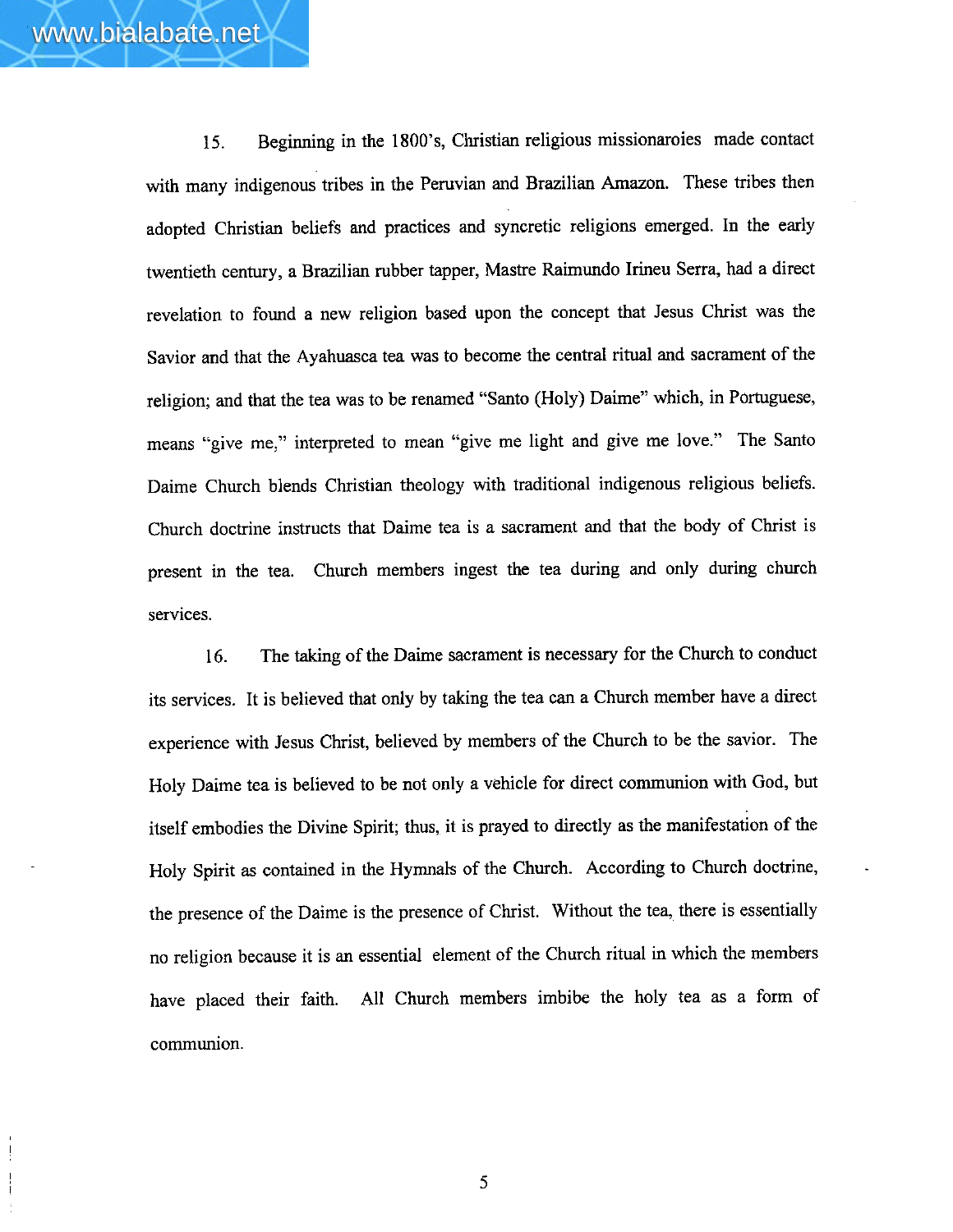17. The Santo **Daime** Church's doctrine is **taught** through the Hymnals received by its religious leaders over the past century. These are received during the ceremonies at which **the** Holy sacramental tea is taken.

**18.** From the making of the Holy Daime tea to the ingestion of the tea at ceremonies, the tea is accounted for in a structured distribution **and** accounting program under the direction of the elders of the Church, who have been trained to maintain high security surrounding the **making,** storage and transport of the tea. Each Church in the United States that receives the tea accounts for the amount received **as** well as the amount consumed at services.

**19.** The **making** of the Holy Daime tea is a highly ritualized sacred practice called the "feitio." The tea is made from cooking two plants, *a* vine named *Banisteriopsis* **Caapi,** and the Leaves of *Psychotria viridis,* which grows in certain jungle areas of South America. The preparation of the tea requires the intensive labor of **many**  Church members and is **very** time consuming. The vine **and** the leaves are **boiled** in water for many hours in **a** highly structured ceremony undertaken in prayer accompanied by the singing of Hymns. It is only when the **tea** is brewed under these very specific conditions that it is considered to be **the** Holy Daime sacrament. The Church considers the loss of **any** of the tea a sacrilege and takes great pains to protect it from diversion from its very limited and specific use.

20. *Banisteriopsis caapi* is a **large,** rugged vine containing three chemical alkaloids, harmaline, harmine, and 1,2,3,4-tetrahydroharmine, none of which are listed in any Schedule of the Controlled Substances Act of 1970.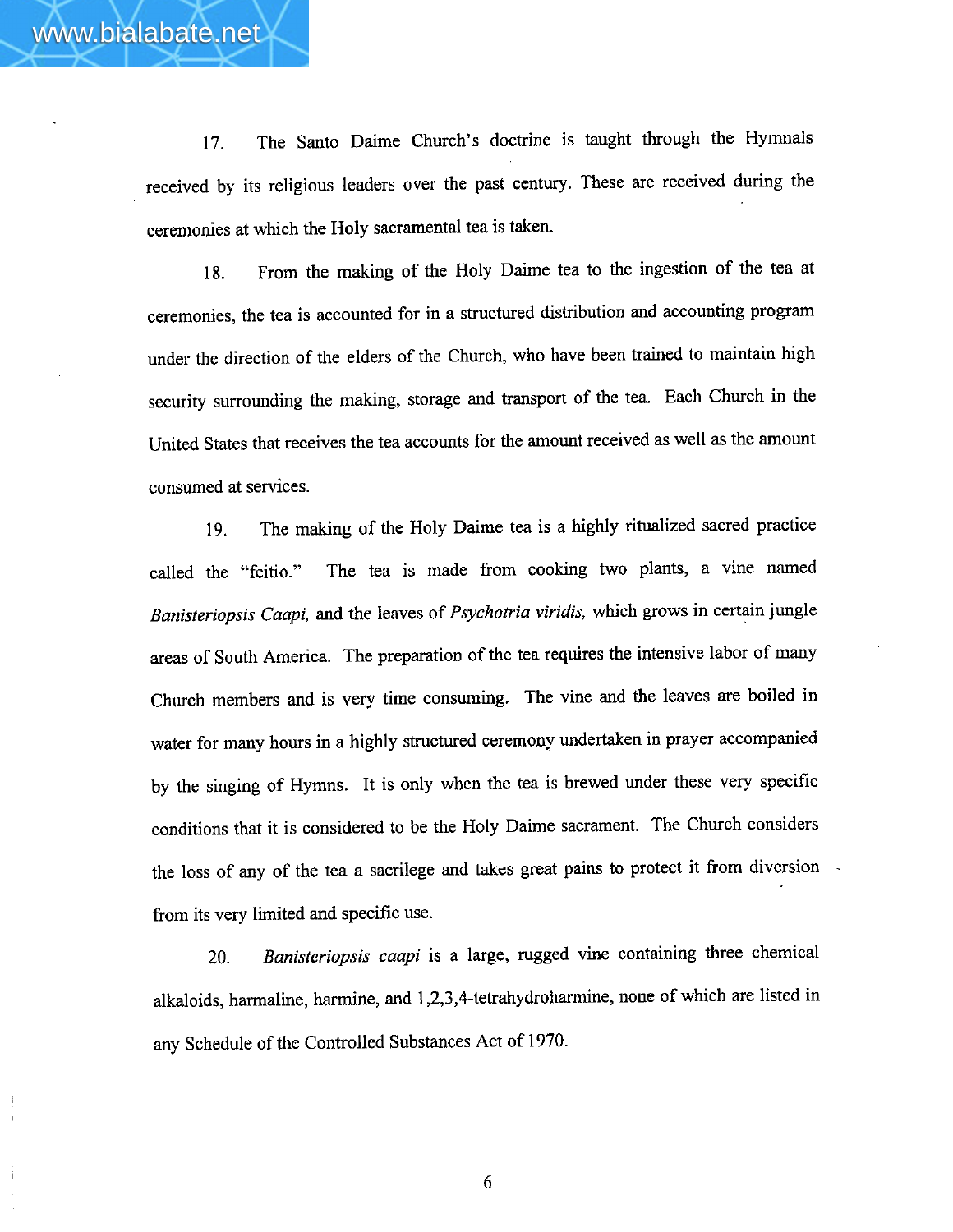**21.** *Psychotria viridis* is a small plant containing trace amounts of the Schedule 1 chemical **N,N-5,5-dimethyltryptamine** (DMT). Numerous other trees, shrubs, and plants found in the Western Hemisphere (including in the United **States)** also contain DMT. However, none of these plant species, including the *Psychotria viridis,,* are listed

*as* Controlled Substances.

www.bialabate.net

**22.** DMT is listed **as** a Schedule 1 controlled substance because in some chemical forms, particularly **the** synthetic forms, it may be viewed by some as a substance with abuse potential. One criterion for listing a chemical as a Schedule 1 Controlled Substance **is** that it has **"a** high potential for abuse." The CSA, however, does not list the *Psychotria viridis* plant as *a* controlled substance because the scientific evidence establishes that the DMT contained therein is not in a form with a "high potential for abuse."

**23.** In addition to not listing the *Psychotria viridis* plant as *a* controlled substance, and in spite of repeated requests to comment on **the** subject, the defendants have never communicated in any form that they consider the *Psychotria viridis* plant a controlled substance or that the plant is a substance **with** a **"high** potential for abuse."

24. Upon information **and** belief, **DMT** is only considered a substance of "high potential for abuse" when it is taken in its synthetic form intravenously, or by inhalation. The Holy Daime tea is a natural, organic non synthetic sacrament, that is ingested orally, **and** the processes that go on in the digestion of the DMT in this natural form ensure that the DMT is not and cannot become a **substance** with a "high potential for abuse."

 $\overline{7}$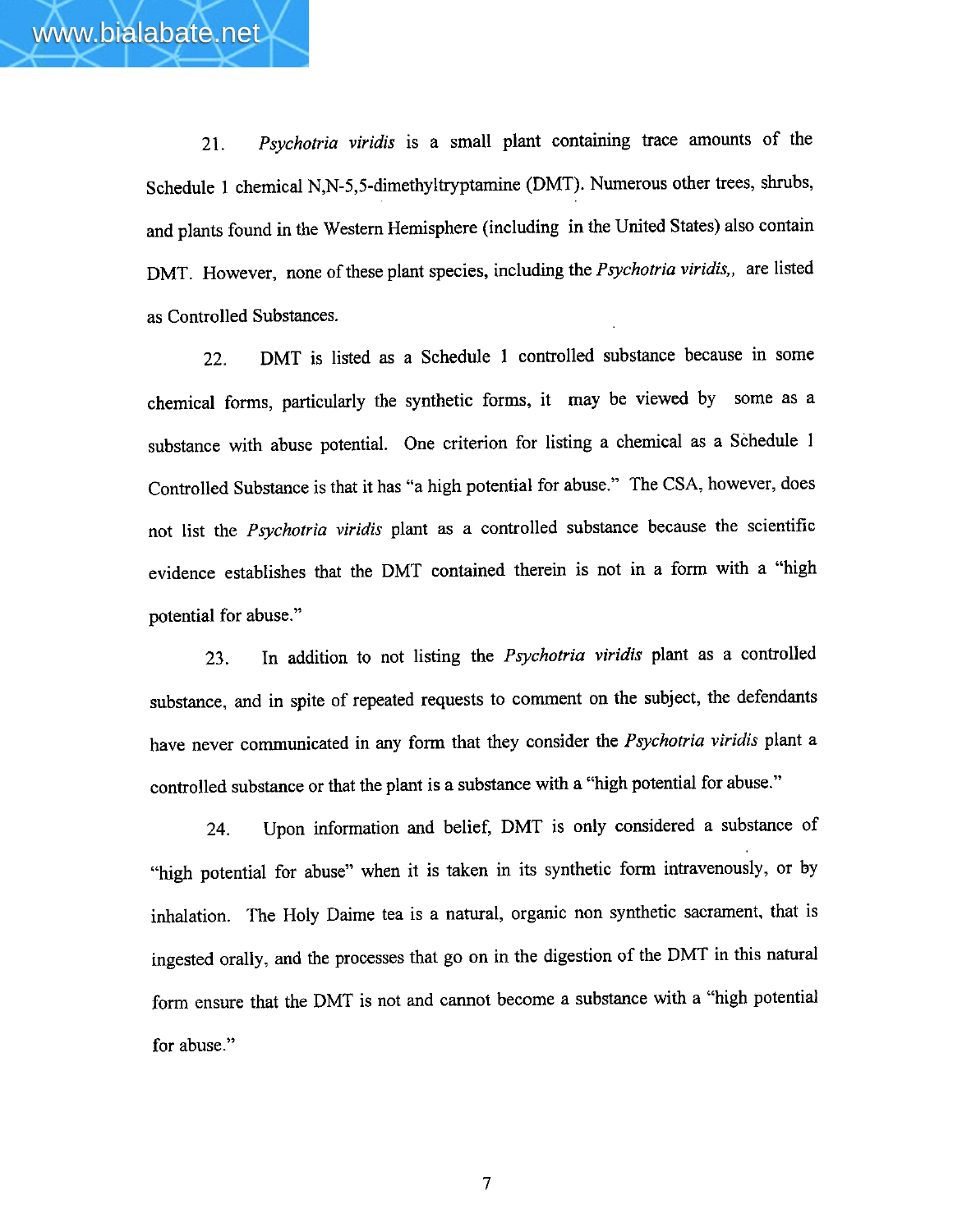25. On or about May 20, 1999, the defendants intercepted a shipment of the Holy Daime tea lawfully sent from the Santo Daime Church in Brazil to plaintiff Goldman, who is authorized by the Santo Daime Church in Brazil to receive, store, account for, and administer the tea which is used solely for sacramental purposes at services in the United States,

26. Upon information and belief, upon the instructions of defendants DEA, Treasury Department, and Department of Justice agents and employees and/or persons acting under their direction, DEA Special Agent Daniel Lakin obtained a search warrant to search the home of plaintiff Goldman. On or about May 20, 1999, the premises were searched by defendants' agents. Articles belonging to the plaintiffs and personal items of plaintiff Goldrnan and his family were confiscated by the agents. Some, but not all, of those items have since been returned.

27. The defendants' agents entered plaintiff Goldman's home with attack weapons, arrested plaintiff Goldman, and dragged him off to jail. Plaintiff Goldman spent 12 hours in jail before being released on bond.

**28.** The defendants seized the Holy Daime Tea from Mr. Goldman's home; and, upon information and belief, the Holy Daime tea may still be in defendants' possession.

29. While charges have never been filed against plaintiff Goldman and there is no continuing investigation into the facts surrounding the importation of the Holy Daime tea, the former Oregon United States Attorney advised plaintiffs by letter dated October 11, 2001 that "[TJhe decision to prosecute yow client for his conduct remains an open question pending the decision of the United States Department of Justice regarding your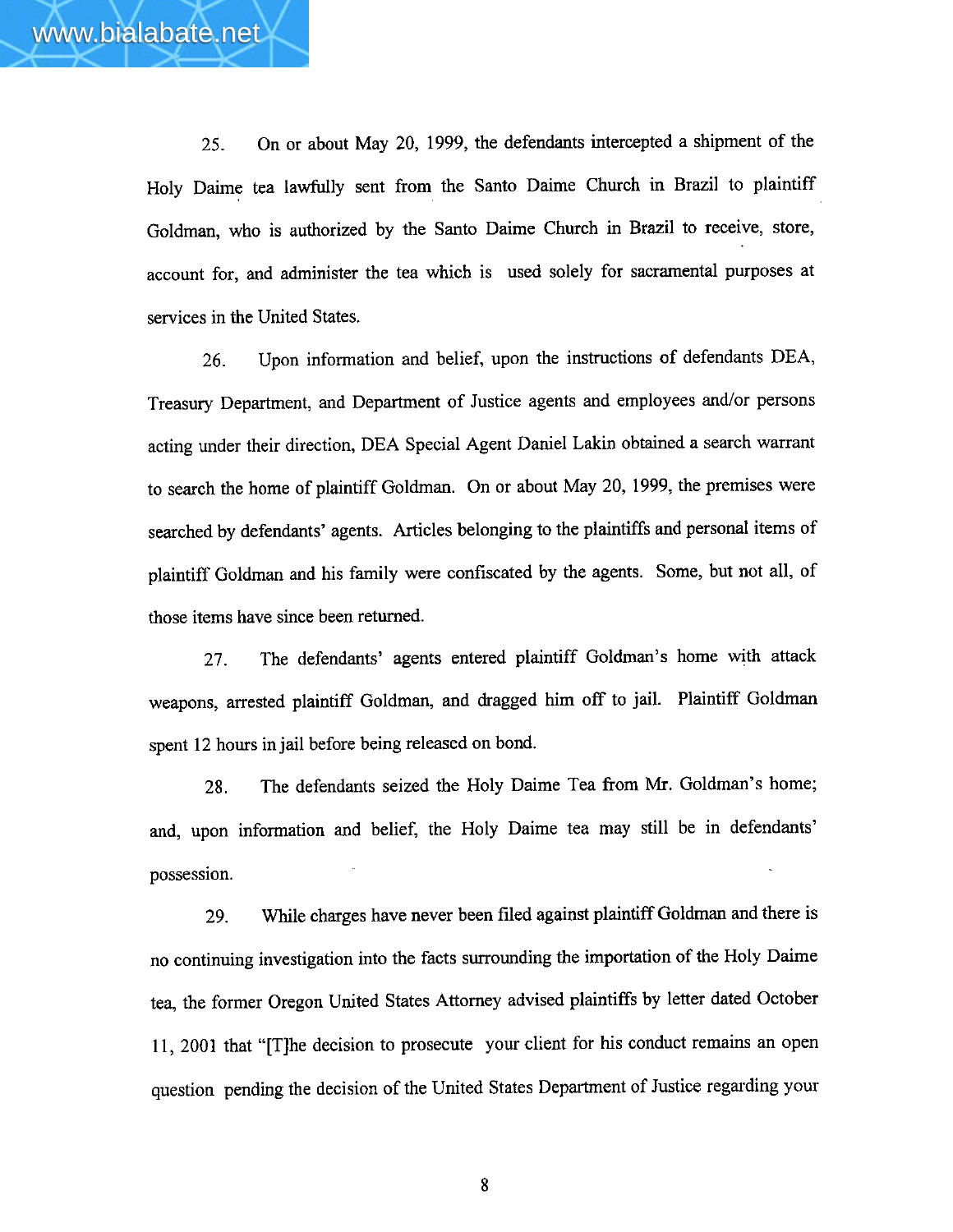request for a controlled substance exemption." Eight days later, on October 19,2001, the United States Department of Justice advised that it "believes the prohibition on the importation, distribution and possession of ayahuasca tea is the least restrictive means of furthering a compelling government interest." Defendants did not advise plaintiffs what that compelling interest was. While no further action has been taken against plaintiff Goldman, all plaintiffs and members of the Church live under the constant threat of arrest, prosecution and imprisonment for quietly practicing their religion because the government refuses to respond to their requests that it abandon threats to arrest and prosecute Santo Daime Church members designated to transport the tea from' Brazil to Ashland, Oregon for services. Thus the continuing threat of **further** arrest and prosecution looms heavy over plaintiffs and all Church members who attempt to practice the central tenet of this religion in the United States of America.

**30.** Plaintiffs petitioned the State of Oregon's Board of Pharmacy, which has concurrent jurisdiction with the defendants over distribution of controlled substances and abuse of controlled substances in the State of Oregon, to permit the Church to take its Holy Sacrament at Church services held in the State of Oregon. The Oregon Pharmacy Board held a hearing on November 8,2000, at which time it carefully considered some of the same evidence that will be placed before this Court. The Board-: ruled that the State of Oregon "does not consider sacramental use of the Santo Daime tea in the Church's religious ceremonies to constitute abuse of a controlled substance." The Board then held that it "neither possesses nor plans to exercise regulatory authority with regard to the religious practices of the Santo Daime Church in Oregon."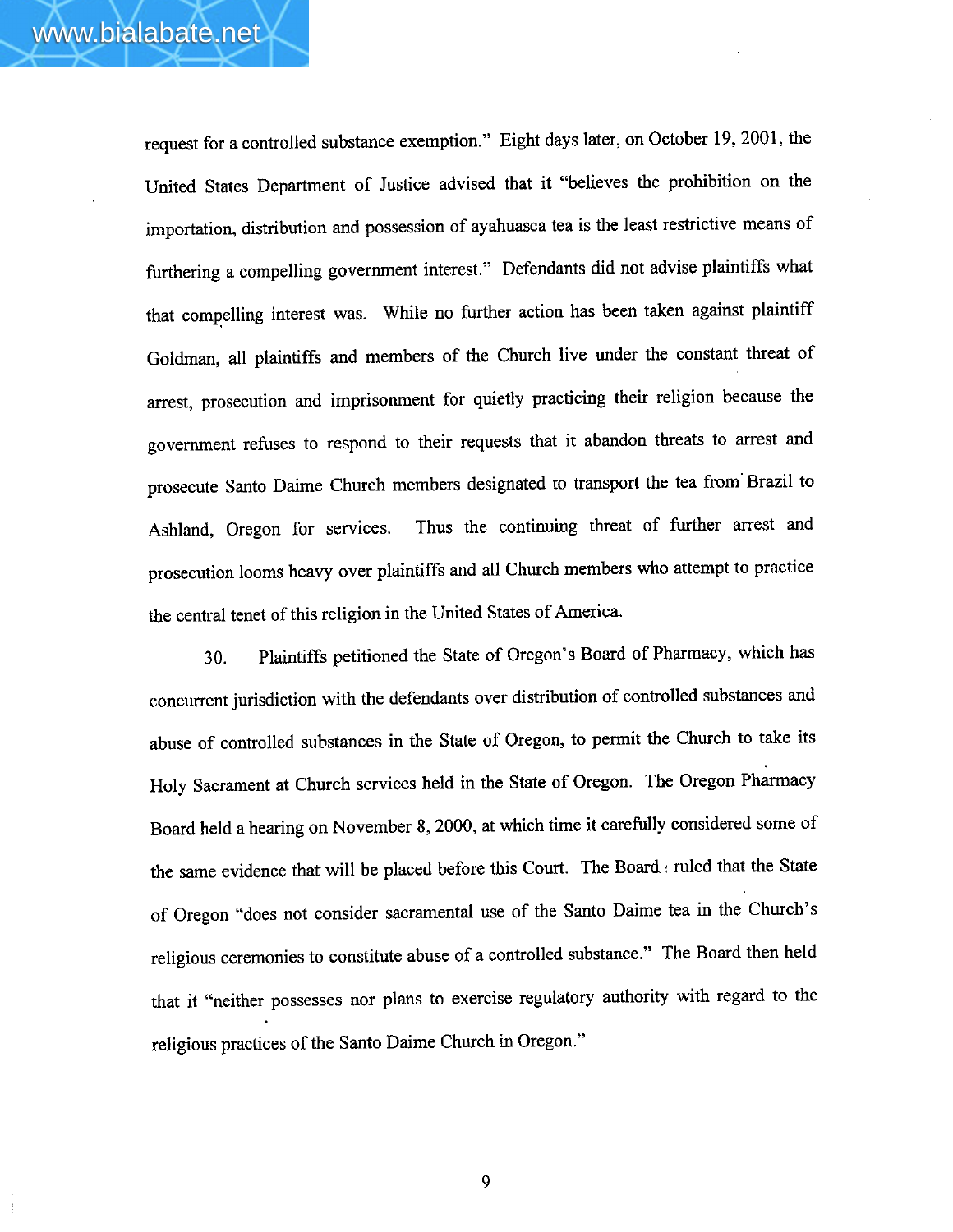**3 1.** Despite the ruling of the Oregon Pharmacy Board, which under principles of federalism has the primary responsibility to pass on matters of public health, the federal defendants threaten to override the findings of the Oregon Pharmacy Board by unilaterally declaring the tea unsafe and a threat to public health. The government has no evidence to support such a claim. Its attempts to avoid the Oregon findings are arbitrary and are not grounded in existing fact or jurisprudence.

**32.** The continuing threat of arrest **and** prosecution of Church members who attempt to bring the tea in from Brazil or hold services eviscerates Oregon's favorable ruling precluding it from having any practical effect in protecting plaintiffs' freedom to practice their religion, even in Oregon. Plaintiffs are still in great **fear** that defendants' agents and employees will arrest them and throw them in jail for practicing their religion, even in the State of Oregon.

33. In the late 1980's, the Brazilian Federal Narcotics Council ("CONFEN") embarked on an extensive two-jyear study of the religious practices of the Santo Daime Church, including the central practice of **ingesting** the tea at its ceremonies. The members of CONFEN traveled to many cities in Brazil **and** deep into the Amazon interior to the town of Mapia, which became the spiritual center of the Santo Daime religion, to investigate the religious practices and the community. After these extensive studies (which included participation by a wide **variety** of medical, social, psychological, historical, anthropological, **law** enforcement and **drug** policy experts), the Brazilian CONFEN ruled that the religious use of the **Daime** tea would be legally recognized and protected from government interference in Brazil.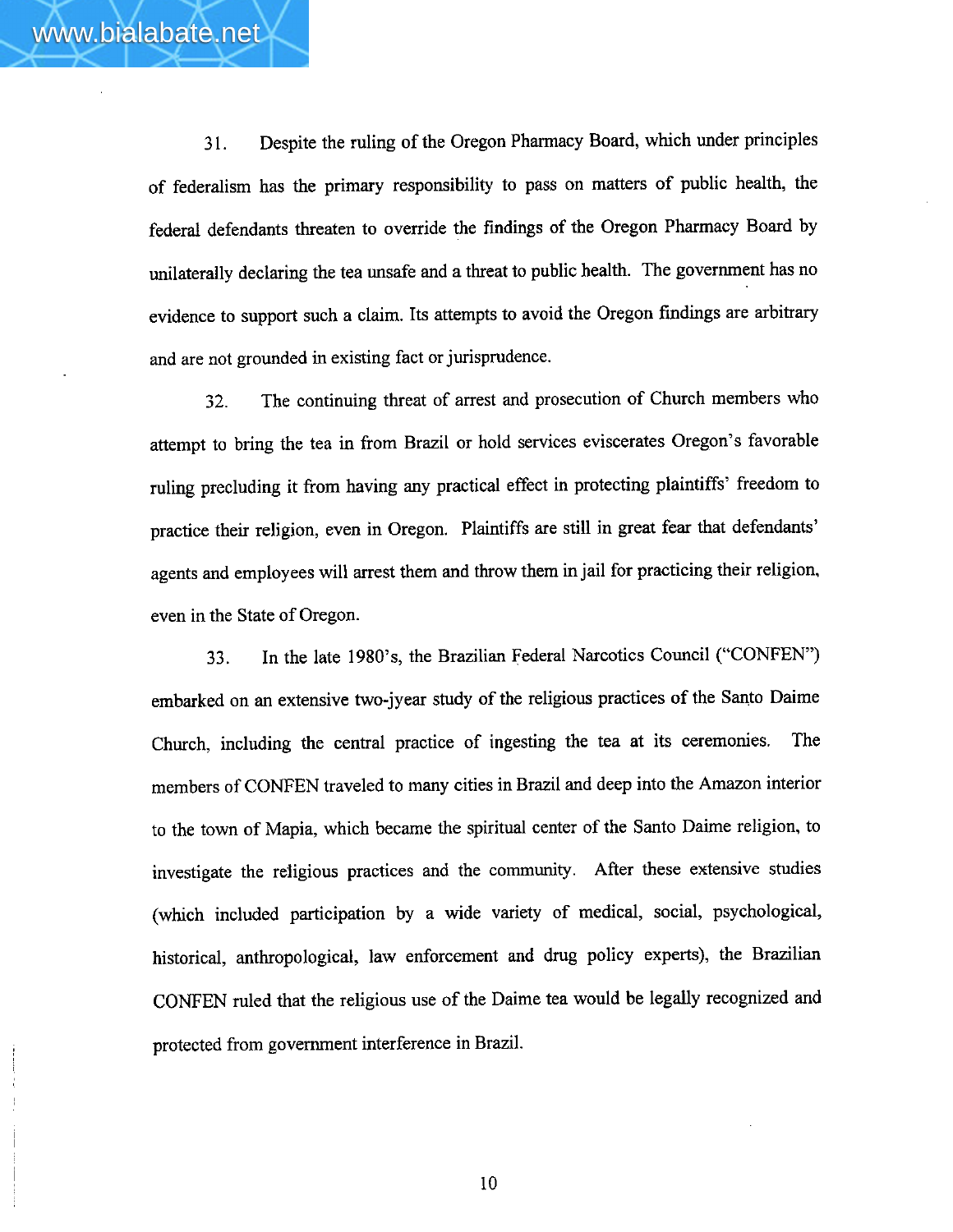#### Attempts to Settle and Obtain a Memorandum of Understanding with DOJ

**34.** On October 7, 2000, plaintiffs' counsel sent a Memorandum of Law and copies of the expert reports submitted with the instant Motion for Temporary Restraining Order to then Attorney General of the United States, Janet Reno, along with introductory letters from Congressman Peter DeFazio and a professional acquaintance of Ms. Reno (who is an expert fox the plaintiffs), Mr. Allan F. Breed, **urging** that the matter be resolved without litigation through an Attorney General Memorandum of Understanding.

**35.** Ms. Reno appointed a task force composed of a dozen federal agencies concerned with drug use and abuse to meet with plaintiffs' representatives and attempt to resolve the matter.

**36.** At the request of plaintiffs' counsel, the offices of several Members of Congress conracted the Department of Justice voicing concerns over the treatment of the Santo Daime Church. On December 8,2000, at the direction of Attorney General Reno, the Assistant Attorney General of the Criminal Division held a meeting with plaintiffs at Main Justice in Washington, D.C. Representatives from the U.S. Attorneys Office, Office of the Drug Czar, the Civil Rights Division, the Criminal Division, the Drug Enforcement Agency, and others were present. Padrinho Alex Polari de Alverga,<sup>1</sup> Executive Director of CEFLURTS Doctrinarian Board of the Santo Daime Church of Brazil, traveled from Brazil to the United States to attend this meeting, to convey the respect of the Spiritual Leader of the Smto Daime, Padrinho Alfredo Gregorio de Melo, and to be available to answer any questions that members of the Task Force might have about the Church and its practices. The DOJ provided a Portuguese interpreter to assist at

<sup>&</sup>lt;sup>1</sup> "Padrinho" refers to an elder or leader of a Church. The literal term is "Godfather."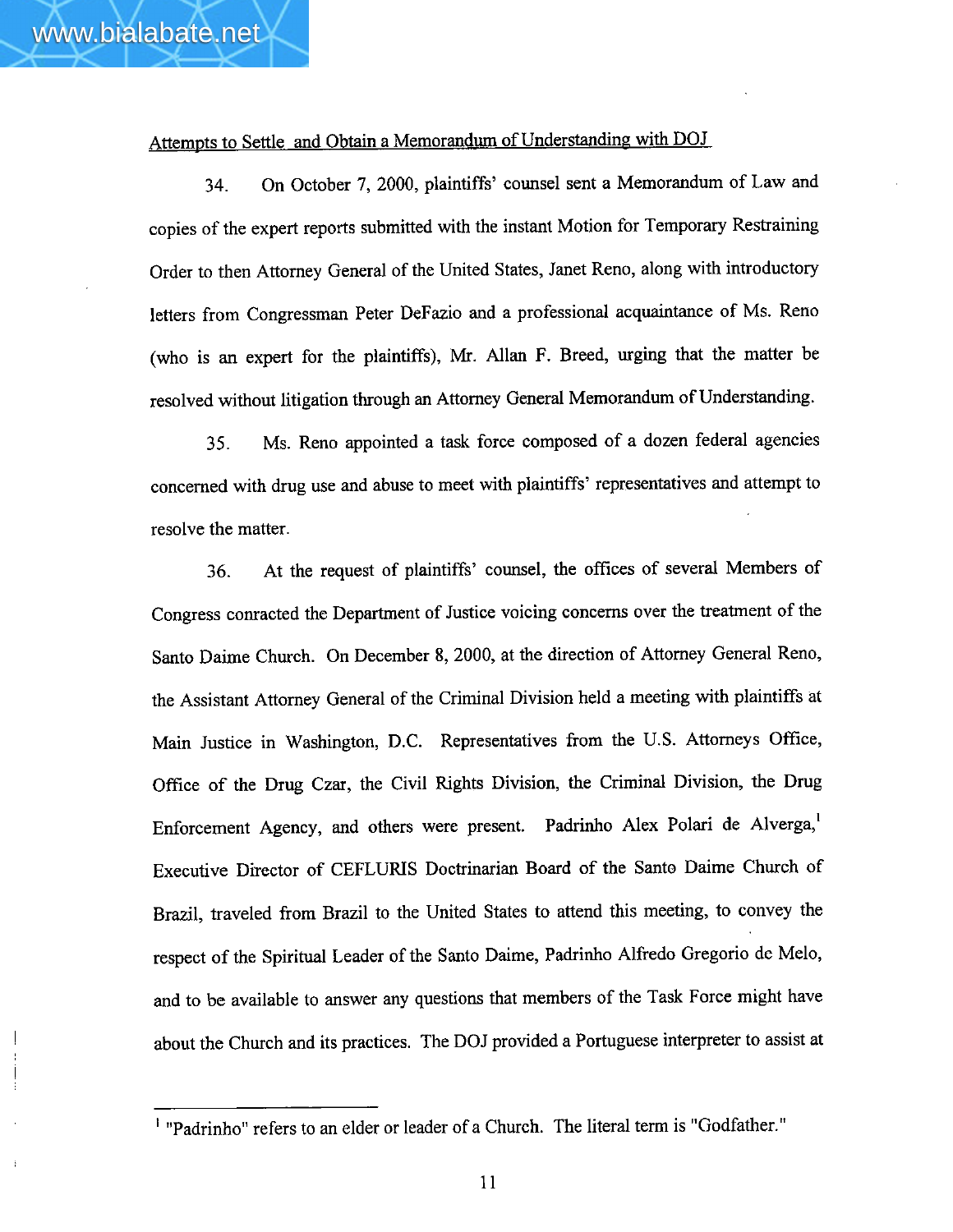the meeting. On December 11, 2000, Associate Attorney General Michael Greenberger advised that an interagency task force had been formally established to "consider the important issues that you have raised."<sup>2</sup>

**37.** Plaintiffs advised the interagency members that the burden was on the United States to establish that it had a compelling reason to prevent the import of the sacramental tea into the United States. Though participants at that meeting were invited to present plaintiffs with **any** compelling government interest for prohibiting the importation of the sacred tea, none was provided.

**38.** On December 8, 2000, Congressman Peter DeFazio sent a letter to DOJ, asking, again, what compelling interest the government might have in preventing the Santo Daime from practicing their religion. Justice replied on December 12, 2000 it would be "premature to provide such a response." That response was curious at best as it illustrated that the government was claiming that it had "compelling interests" but could not quite figure out what they were, even though government agents had seized the tea and arrested Plaintiff Goldman based upon these not yet formulated "compelling interests." Thus, as of that date, the defendants had not identified even one colorable "compelling government interest" to justify their continuing effort essentially to ban the Church in the United States. This establishes that the defendantswere and continue to be violating **RFRA** by substantially burdening religious exercise without compelling justification.

<sup>&</sup>lt;sup>2</sup> Also present at the meeting were representatives from the DEA, Narcotics and Dangerous Drugs, the Ofice of the Solicitor General, Office of Legal Counsel, Office of Legislative Affairs, the Criminal Division, the Civil Division, the Civil Rights Division, Health and Human Services, the Office of National **Drug** Control Policy, United States Customs Service, and the Executive office of the United States Attorneys.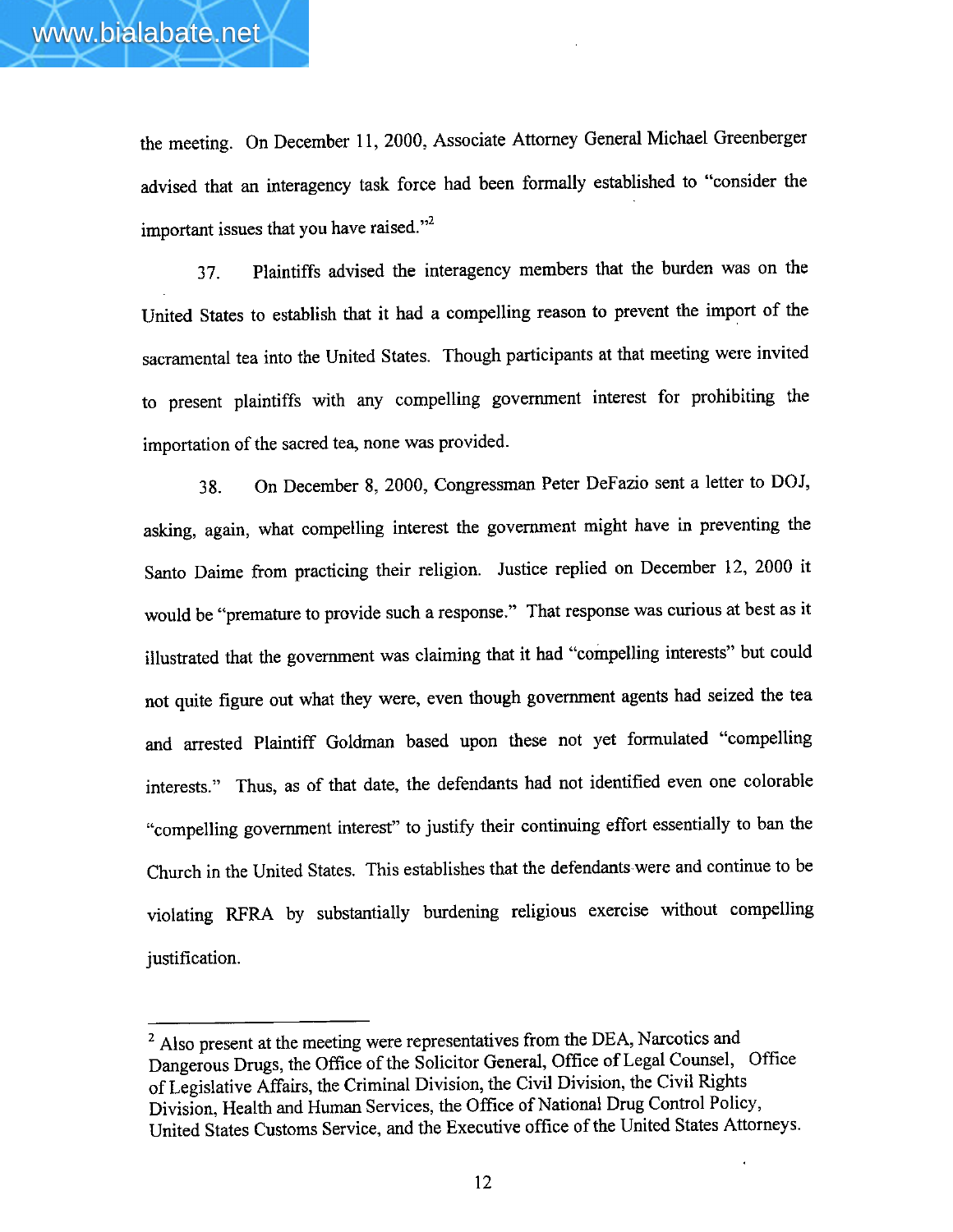**39.** On December 21, 2000, Deputy Associate Attorney General Greenberger sent a letter stating that the defendants hoped to advise plaintiff by mid-January 2001, whether they would voluntarily agree to the cessation of the illegal activity complained of herein. On January 10, 2001, plaintiffs' counsel met again in Washington with members of the interagency task force. That meeting proved to be fruitless in either narrowing down issues or obtaining any temporary agreements with the defendants to permit **the** tea to be used in religious services.

www.bialabate.net

**40.** Plaintiffs' counsel had suggested that the defendants agree to permit the tea to be imported temporarily under agreed upon DEA controls including an accounting system to ensure no diversion. Under a proposed Justice Department Memorandum of Understanding, submitted to the defendants, **the** government would study the religion more, attend **and** observe the services as did the Brazilian drug enforcement **agencies,** and undertake any studies that it might wish.

41. After the change in administrations in **January** 2001, Attorney General Reno **was** replaced by Attorney General Ashroft. On February 2,200 1, **Deputy** Assistant Attorney General **Stuart E.** Schiffer **wrote** plaintiffs inviting the Santo Daime to respond to the government's Opposition Brief in **0** *Centro Espirita BeneJicente* **Uniao** *Do Vegetal v.* **Ashcrop,** *282* **F.Supp2d** *1236* **(D.** *N.M., 2002), afd, Gonzales* **v. 0** *Centro Espirita Beneficente Uniao Do Vegetal, 546 U.S. 418 (2006)("UDV".)<sup>3</sup> Its brief was filed in* **January,** 2001, stating, "We would be happy to consider any additional information that you may wish to provide in response to the position set out by the government in that filing . . ." On October 19, 2001, Assistant Attorney General McCullum advised muary, 2001, stating, "W<sub>u</sub> may wish to provide<br>ing . . ." On October<br>Referring to *UDV v. Ashe* 

<sup>&</sup>lt;sup>3</sup> Referring to *UDV v. Ashcroft* discussed at length below. The UDV is also a Brazilian religion using tea made form the same plants as the Daime tea.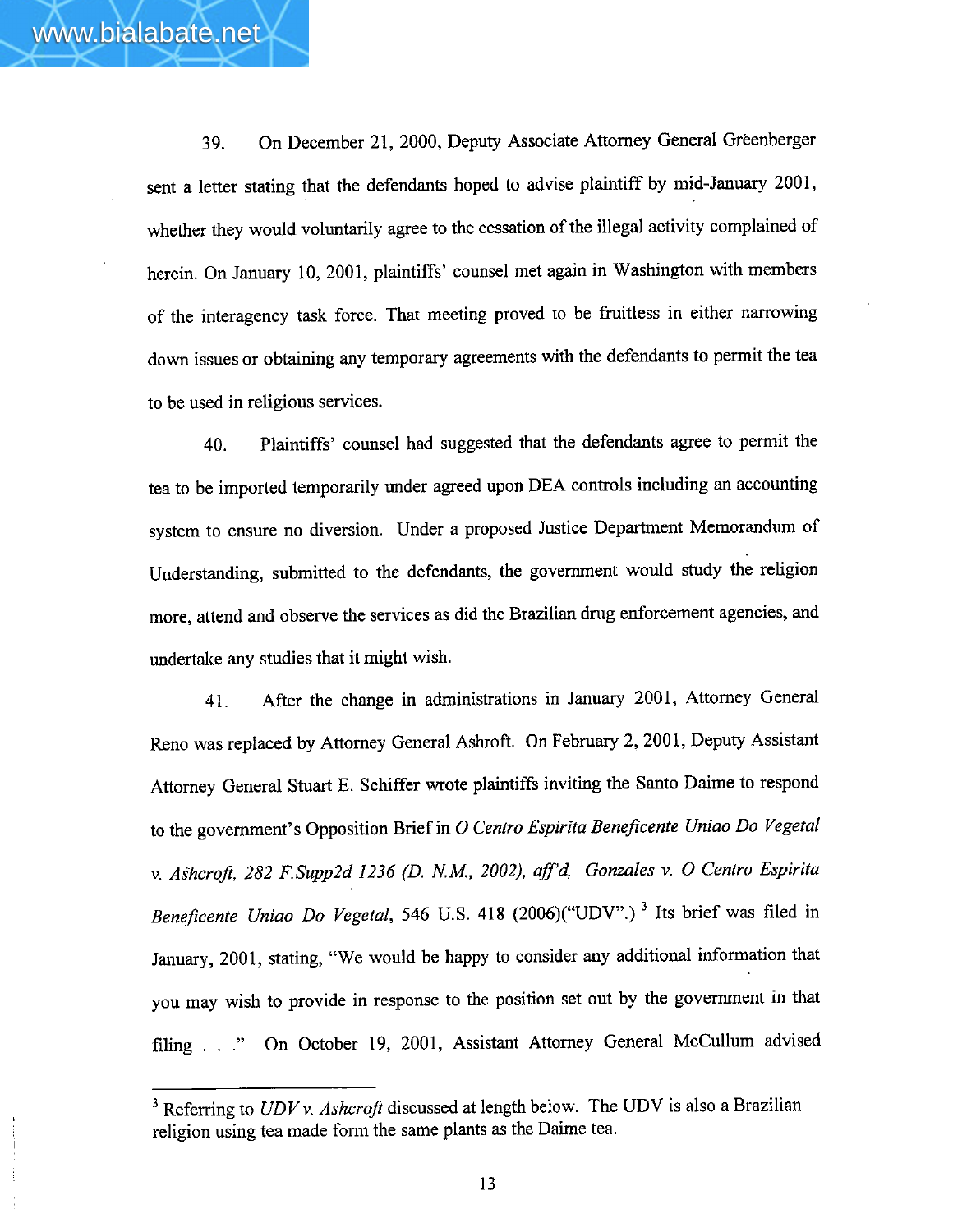plaintiffs that the Department of Justice would not voluntarily desist from continuing to threaten plaintiffs with arrest and prosecution for attempting to quietly practice their religion.

# The O Centro Espírita Beneficente União do Vegetal (UDV) Decisions

42. Similar to the plaintiffs in this case, the 0 Centro Espirita Beneficente União do Vegetal  $(UDV)^4$  is a religious organization formed under the laws of Brazil, with its headquarters in Brasilia, Brazil<sup>5</sup>.

43. **As** in this case, where the Santo **Daime** sacred tea is the central ritual of the religion and is seen as **the** religion's sacrament, central and essential to the UDV Christian religion is the **sacramental,** ritual use of *Hoasca, a* tea made from the same two **plants** native to the Amazon River **basin** that comprise the **sacred** Daime tea. As in the case of the sacred Daime tea, the sacramental *Hoasca* tea contains a small amount of naturally-occurring dimethyltryptamine **(DMT). And as** in the case of the sacred Dime tea, the **UDV** *Hoasca* is tea imported from Brazil, **after** religious leaders *(Mestres)* of the UDV prepare *Hoasca* during a religious ritual held in Brazil for that **purpose.6** -

44. **As** in the case of the Santo Daime sacred tea, it is a central **and** essential tenet of the UDV that its members receive communion by partaking of *Hoasca* as a sacrament **during** religious rites. When UDV adherents receive sacramental *Hoasca,* they

**<sup>0</sup>** *Centro Espirita Benepcente Unirlo* **do** *Vegetal* **(UDY)** *v. Ashcmji,* CIV. No. 00-1647 JP/RLP **(D.** NM, 2000).

**<sup>5</sup>**The corporate plaintiff in the UDV case is the United States **Branch** of the **UDV,** 0 Centro Espírita Beneficente União do Vegetal (USA), Inc.

*<sup>6</sup>*0 Centro **v.** Clement, CV **00-1647JP IU,P** (D. New Mexico, First Amended Complaint) (September 21, 2007).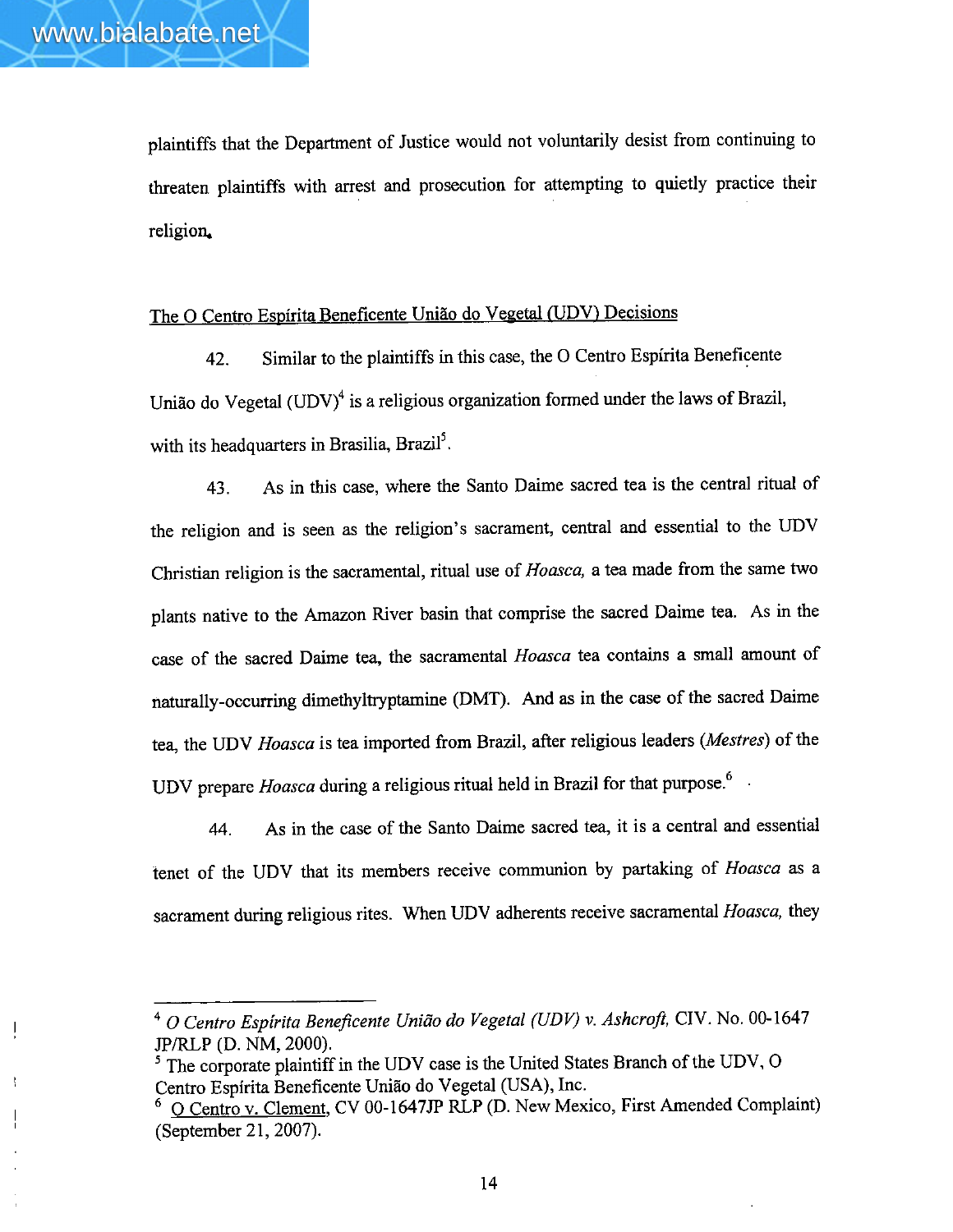receive the Divine Holy Spirit. For disciples of the UDV, the spirit of the *Hoasca*-a manifestation of God-is present within the tea.

**45.** On May 2 1, 1999. one **day** after plaintiff Goldman's home **was** searched, the sacred Daime **tea** was seized pursuant to a search **warrant** and he was arrested, the UDV-USA President's offices were then raided by federal officers who had intercepted a shipment of *Hoasca* sent by the UDV in Brazil to the **UDV** Church in Santa Fe, **New**  Mexico. The federal agents seized records **and** documents from the President's office.

**46.** Upon information and belief, the UDV negotiated with the same task force that was formed by Attorney General Reno to negotiate with the plaintiff Santo Daime Church.

47. On November 21, 2000, the UDV filed suit in United States District Court, District of New Mexico seeking **a** preliminary and permanent injunction to prevent some of the same defendants as in this case from interfering with the importation, distribution and ingestion of the *Hoasca* tea.

**48.** Shortly after the filing of the UDV case, as noted above, on January 21, 2001, **DOJ** informed plaintiffs that anything they wanted to submit should be done so in the UDV litigation fom. The **UDV** plaintiffs alleged that the interference with the tea by the government violated their First Amendment Rights to freedom of religion and the Religious Freedom Restoration  $Act.^7$  The district court granted a preliminary injunction based upon its findings that the government failed to establish that it had a cornpelljng interest in totally prohibiting the importation, distribution and ingestion of the holy *Hoasca* tea and preliminariIy enjoined Defendants from enforcing the CSA against the

<sup>&#</sup>x27; And other allegations not pertinent to this Complaint.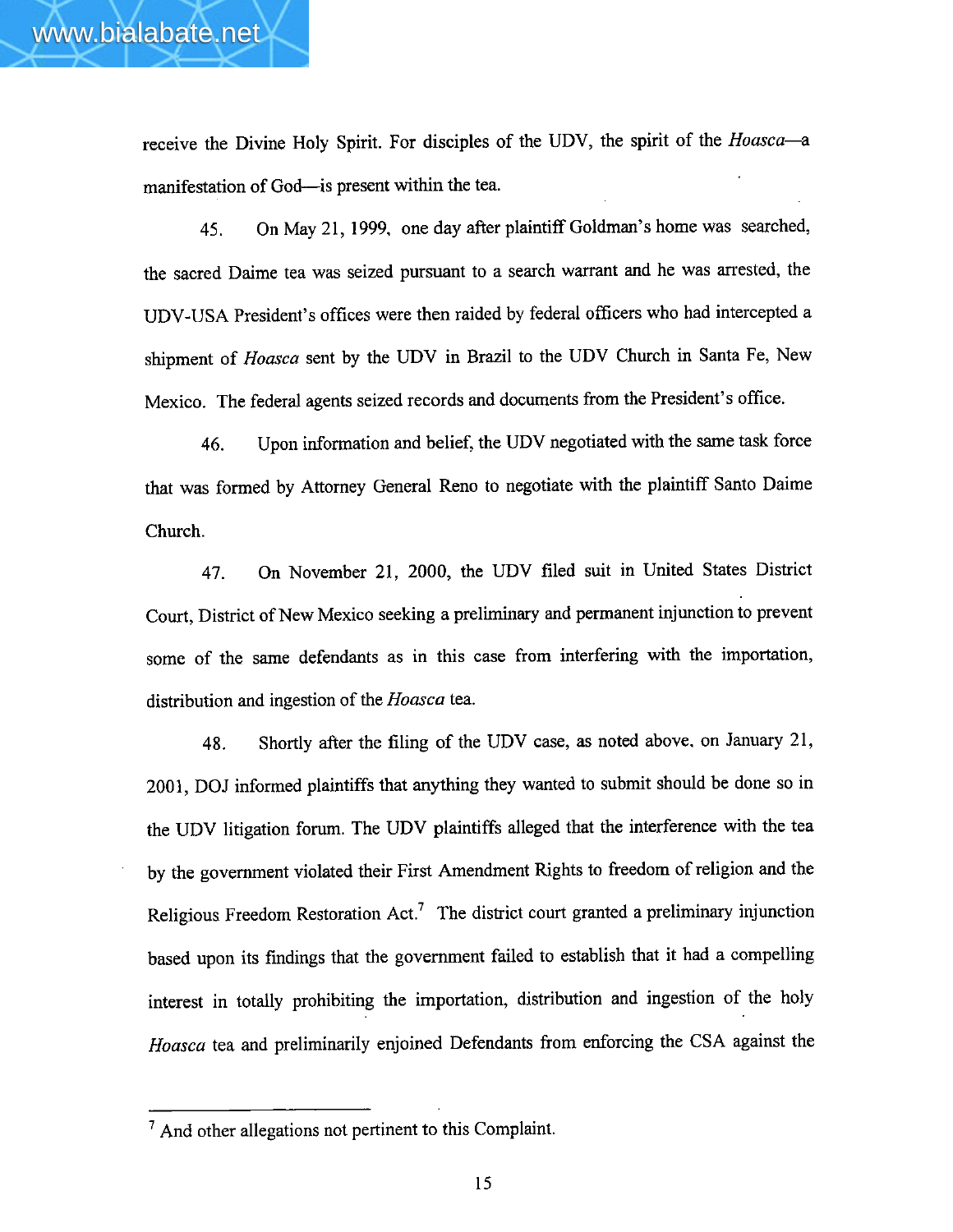UDV Plaintiffs. 0 Centro *Espirita Beneficiente Uniao Do Vegetal* **v.** *Ashcrqfi,* **282 F.**  Supp. 2d 1236 (D.N.M. 2002). Defendants appealed to a panel of the Court of Appeals which affirmed. **0** *Centro Espirida Beneficiente Uniao Do Vegetal* **v.** *Ashcroft, 342* **F.3d**  1170 (10th Cir. 2003). On rehearing en *banc,* the Court of Appeals again affirmed. **0**  *Centro Espirita BeneJiciente Uniao Do Vegetal* **v.** *Ashcroft, 389* F.3d 973 (10th Cir. 2004) (en banc). On February 26, 2006, the Supreme Court of the United States unanimously affirmed the granting of the preliminary injunction and remanded the case to the district court for further proceedings. *Gomules* **v. 0** *Centro* **Espirita** *Beneficente Uniao Do Vegetal, 546* **U.S.** *4* **18** (2006).

49. The Solicitor General's Merits Brief to the Supreme Court asserted that

the Santo Daime and UDV religions were very similar.

Thus the government defendants argued that:

At a minimum, an equivalent exemption will be demanded by other religious groups that use ayahuasca, like the Santo Daime Church. While the Santo Daime Church has more broadly opened its hoasca ceremonies to others, courts may consider differences in evangelistic theology to be a tenuous basis for selectivity in governmental accommodations. Courts **might** also be concerned that a selective accommodation would effectively give the UDV a competitive advantage over the Santo Daime church in **the**  religious "marketplace of ideas.

In any event, the evangelistic differences between UDV and Santo Daime may not be that great. **<sup>4</sup>**

<sup>&</sup>lt;sup>8</sup> Solicitor's Merits Brief, 21-22. The Solicitor's use of the phrase "will be demanded" was not entirely accurate. The Solicitor's brief **was** written in 2005. The Santo Daime began negotiations with the defendants under Attorney General Reno's explicit direction in 2000. Indeed, at the first meeting held at Attorney General Reno's direction in Washington, the Solicitor General's office had a representative present. Thus, at **the** time of the writing of the Solicitor's brief, he already knew that the Santo Daime had made demands that the government cease its illegal activity of interfering with transporting the same tea into the United States.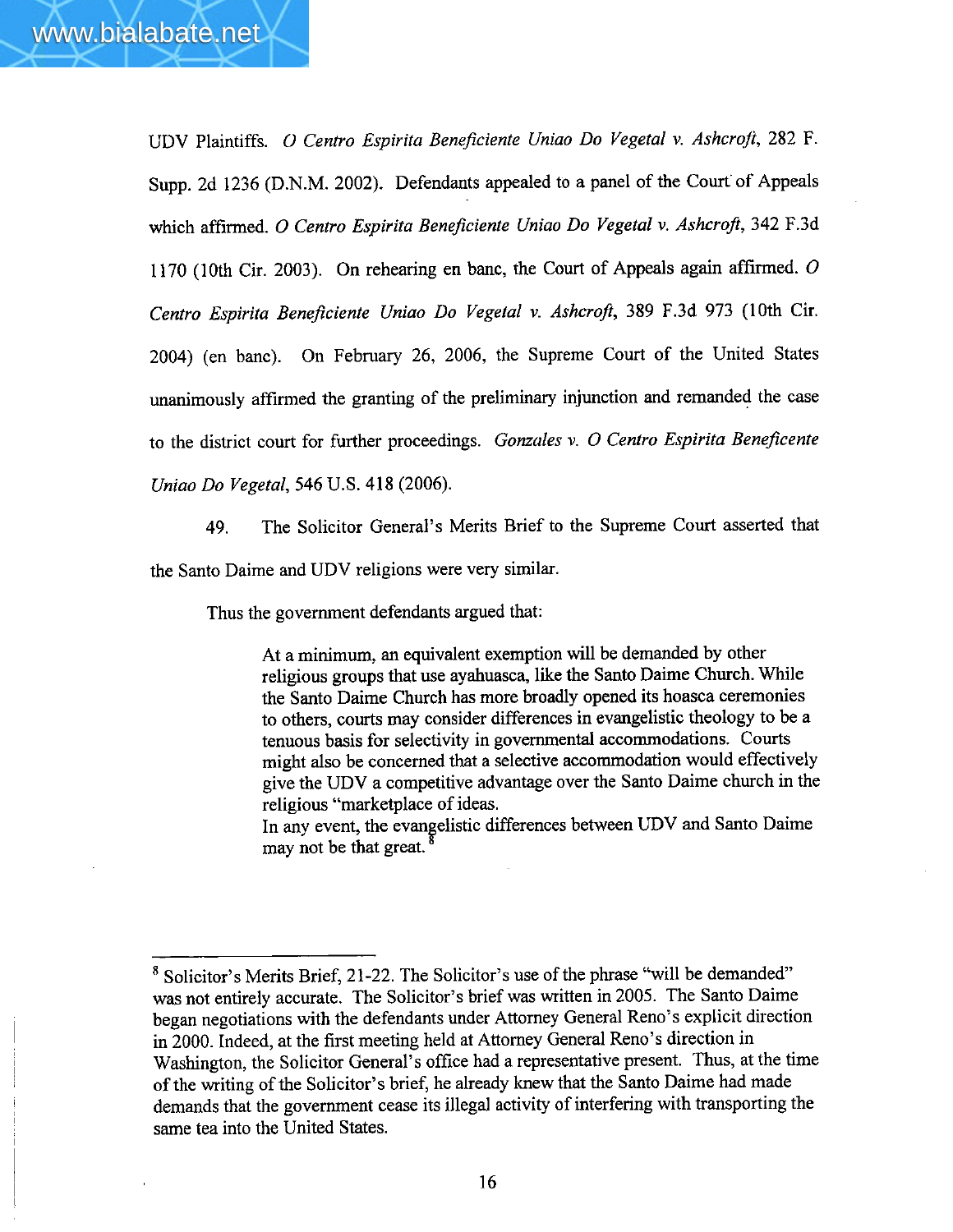50. With regard to the factual and legal issues in this case, the plaintiffs are similarly situated to the UDV.

**51.** In the UDV case, at the preliminary injunction phase of the case, the Supreme Court upheld the district court's finding that the same federal defendants as in this case failed to establish that the government had a compelling interest to prevent the importation, distribution and ingestion of the **Hoasca** tea as the sacrarnent.of the Church at religious ceremonies.

**52. The** government failed to establish that the tea was dangerous to the health of the members of the UDV or to the public, or that it was likely that the tea would be diverted to illicit consumption.

**53.** On remand to the district court, the defendants notified the district judge, "[tlhat they did not intend to present additional evidence concerning the government's compelling interest in banning Plaintiffs' use of *Hoasca*."<sup>9</sup>

**54. The** government defendants have thus abandoned their attempt to prevent the importation, distribution and ingestion of the *Hoasca* tea. Similarly, the government has no compelling interest to prohibit the importation of **the** Daime tea, which, as noted above, is considered by the defendants to be similarly situated to the *Hoasca* tea in terms of the government's professed "interests." However, the defendants continue to claim that they have "compelling interests" that justify criminalizing the Daime tea.

**55.** Regarding issues of safety **and** health, the government is precluded from relitigating those issues<sup>10</sup> in this case, as they were fully aired in the UDV case and the

Motion to Dismiss UDV Amended Complaint, Civ 00-1 647 **(D. N-M), November** 1, 2007, at page 10.

<sup>&</sup>lt;sup>10</sup> "Collateral estoppel."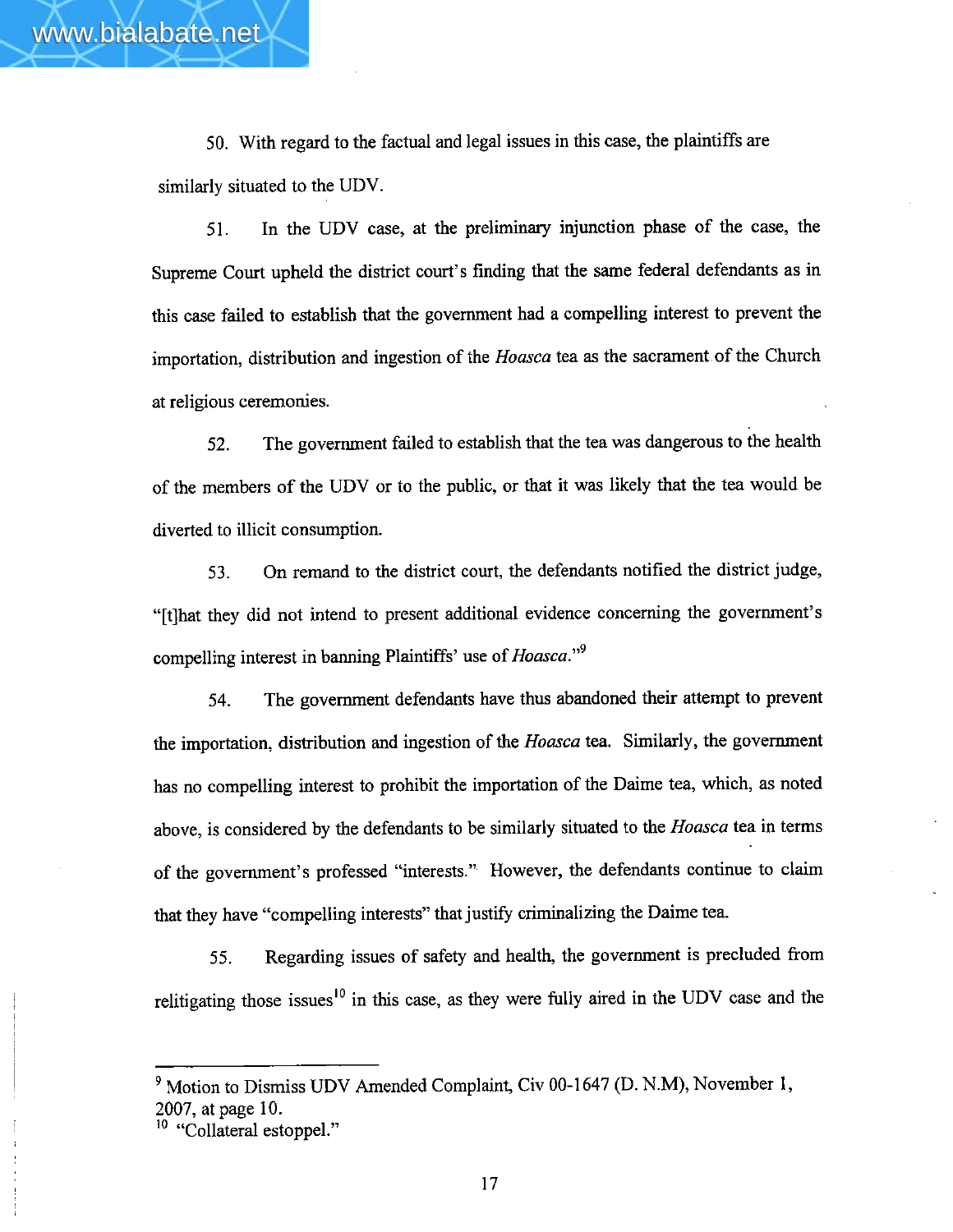government stated in November 2007, only a few short months ago, that it has no more evidence to support its essentially abandoned "compelling interests" defense. And there is no additional evidence that the government intends to offer regarding diversion of the tea to illicit markets.

56. The continuing threats of prosecution and threats to seize the Holy sacramental tea in the United States has had the effect of chilling plaintiffs' rights as United States citizens to practice their religion in this country without fear of reprisals by federal agents acting outside the law.

**57.** There are Brazilian nationals in the United States as well as citizens who hold both Brazilian and American citizenship who can practice their religion in Brazil but are subject to arrest and prosecution in the United States by the defendants and their agents if they attempt to practice their religion in **this** country.

**58.** At all times relevant to this litigation, the defendants acted in their official capacities.

**59.** At all times relevant to this Complaint, defendants engaged in the illegal acts complained of herein to the **injury** of the plaintiffs and deprived plaintiffs of their rights, privileges and immunities secured to them under the First, Fourth, Fifth, Fourteenth Amendment, the Religious Freedom Restoration Act and the laws, regulations and decisions of the State of Oregon.

**60.** The actions of the defendants in arresting, threatening to arrest and threatening to prosecute plaintiffs serves no compelling government interest and are not the least restrictive means to protect any colorable government interests.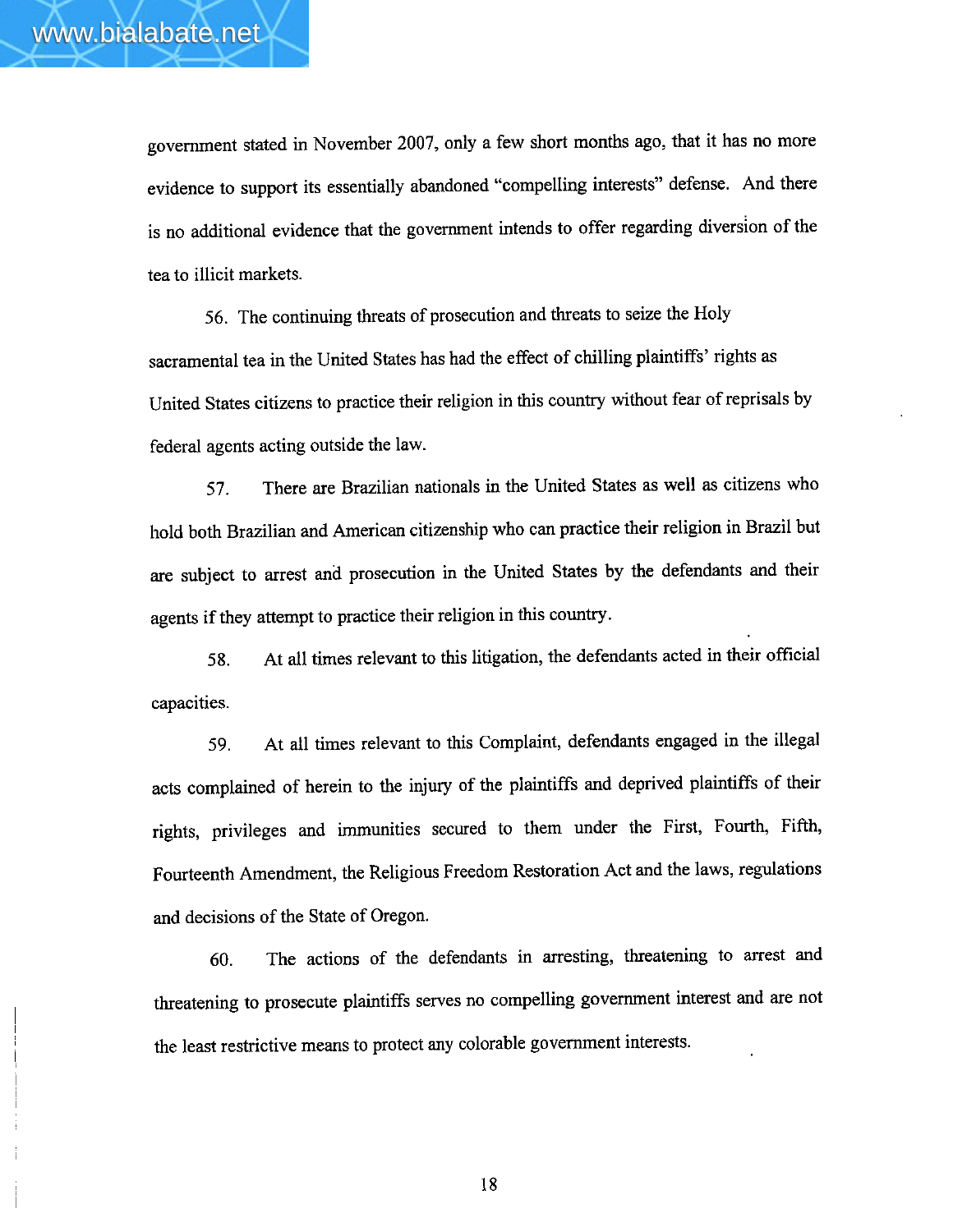

**61.** The actions committed by the defendants were calculated to and in fact, have punished plaintiffs for asserting their First Amendment rights and rights provided to them by Congress under **RFRA.** 

**62.** The acts complained of were taken willfully and without the defendants undertaking a review of their legal responsibilities prior to engaging in the illegal acts set forth above.

**63.** Defendants continue to engage in the illegal acts set forth above after having been advised by the plaintiffs of their illegality.

**64.** The actions complained of were **and** are geared to intimidating **and**  thereby preventing plaintiffs from practicing their deeply held religious beliefs and engaging in the sacrament of their Church.

65. The acts complained of were done by the defendants in excess of any authority conferred on them under the Constitution and the laws of the United States.

66. The United States Commission on International Religious Freedom established under the International Religious Freedom Act of 1998, in its "Year 2000" Report recognized **and** honored Brazil's tolerance for its syncretic religions of which the Santo Daime is one of the most recognized in Brazil both by the Brazilian government and by the Brazilian Catholic Church. 22 U.S.C. §\$ 6401, et seq., Public Law 105-29 (105th Con. **1988),** The actions of the defendants in arresting, threatening prosecution and confiscating the Holy Daime tea is a particularly egregious violation of the principle of comity in light of this country honoring Brazil's protection of the Daime tea in, while at the same time refusing to permit its sacramental use in the United States.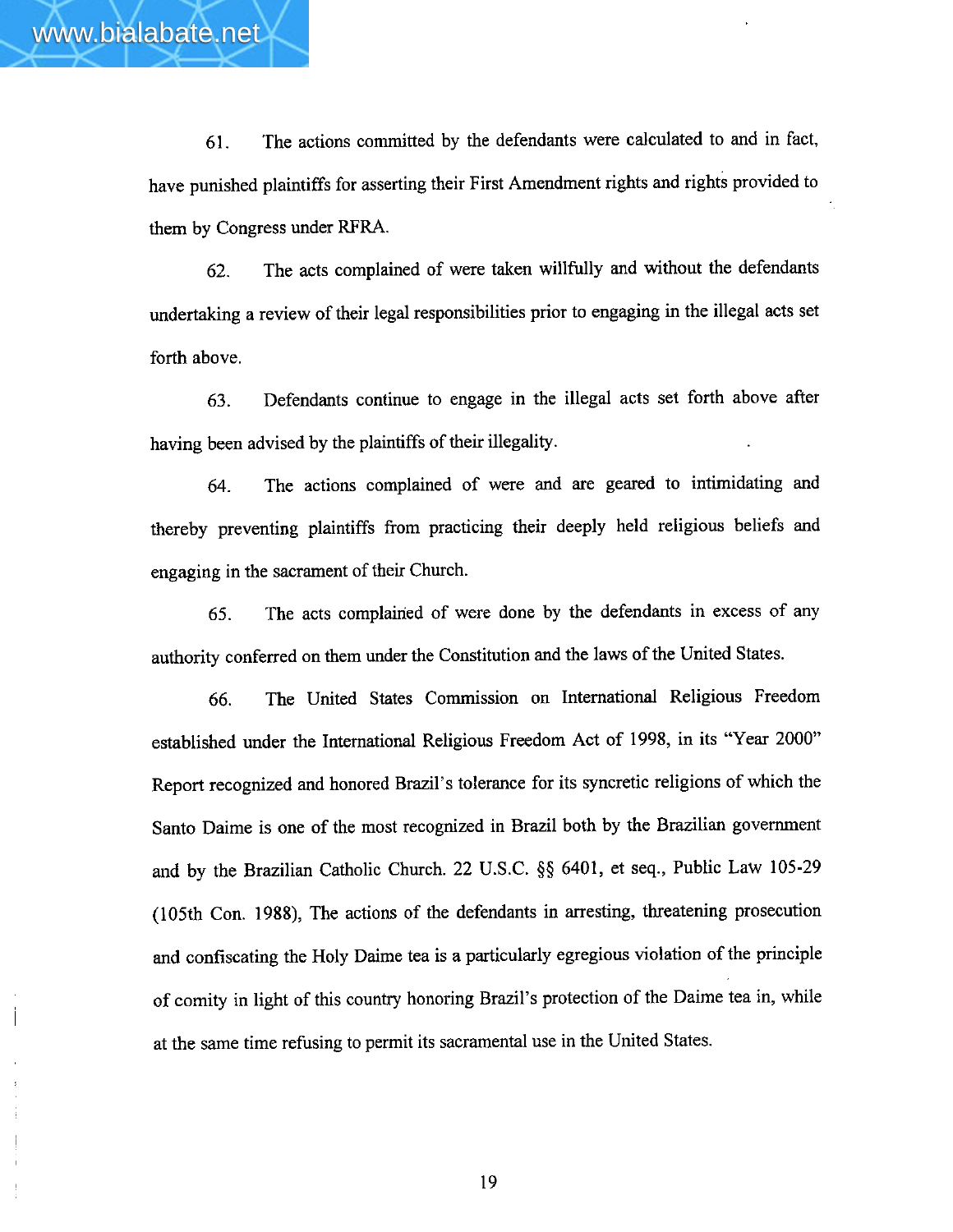**67.** Plaintiffs have no adequate remedy at law and will continue to suffer irreparable injury **and** harm unless defendants are enjoined by this court from taking **any**  further action against the plaintiffs.

## **FIRST CLAIM FOR RELIEF**

### (FIRST AMENDMENT FREE EXERCISE OF RELIGION)

**68.** Plaintiff repeats and realleges each and every allegation contained in paragraphs 1 through 67 as though more fully set forth herein.

**69.** The actions of the defendants in arresting plaintiff Goldman, confiscating the Holy sacramental tea, continuing to hold the threat of prosecution over his head and the continuing threats to confiscate **the** Holy sacrament, and to arrest, prosecute and imprison other members of the Santo Daime Church who in the future attempt to practice the central tenet of their religion, violate plaintiffs' rights to the free exercise of their religion under the Free Exercise Clause of the First Amendment to the United States Constitution.

**70.** Plaintiffs have no adequate remedy at law and will continue to suffer irreparable injury and harm unless defendants are enjoined by this court from taking **any**  further action against the plaintiffs.

#### **SECOND CLAIM FOR RELIEF**

## **(RELIGIOUS FREEDOM RESTORATION ACT)**

71. Plaintiffs repeat and reallege each **and** every allegation contained in paragraphs 1 through 67 as though **more** fully set forth herein.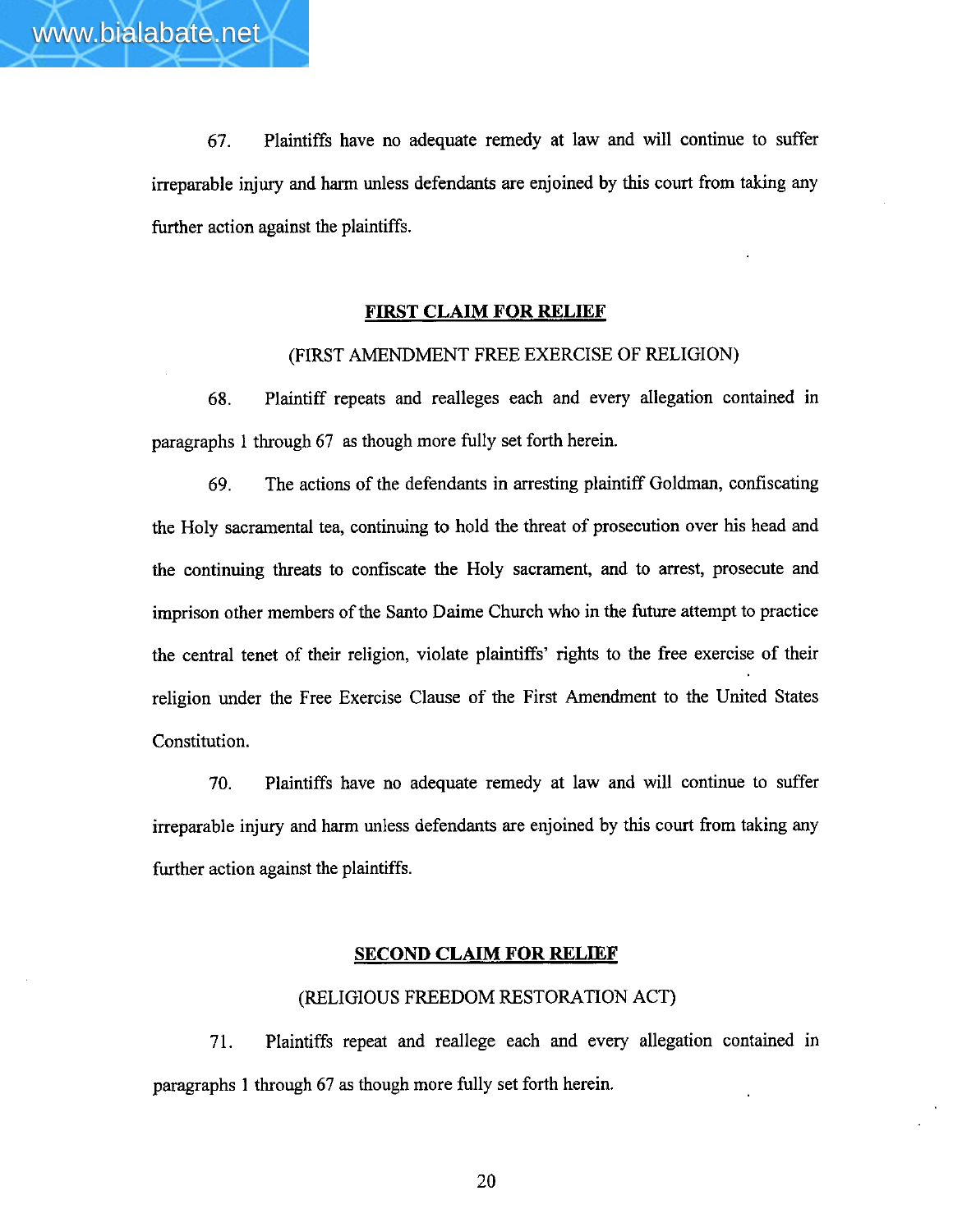72. The actions of the defendants in arresting plaintiff Goldman, confiscating the Holy sacramental tea **and** continuing to hold the threat of prosecution over his head, **and** the continuing threats to confiscate the Holy sacrament, and to arrest, prosecute, and imprison plaintiffs and other members of the Santo Daime Church who in the future attempt to practice the central tenet of their religion violate the Religious Freedom Restoration Act of **1993,42** USC **8s** 2000bb-2000bb(4).

## **THIRD CLAIM FOR RELIEF**

### **(FIFTH** AMENDMENT DUE **PROCESS)**

**73.** Plaintiff repeats and realleges each and every allegation contained in paragraphs 1 through 67 as though more fully set forth herein. Plaintiffs have a property right in the ownership, possession, and use of the Holy sacramental Daime tea.

74. Defendants' seizure of the Holy Daime tea without prior notice and **an**  opportunity to be heard deprived plaintiffs of their ownership, possession, **and** use of the tea in violation of plaintiffs' rights to both substantive and procedural due process pursuant to the Due Process Clause of the Fifth Amendment to the United States Constitution.

**75.** Plaintiffs have no adequate remedy at law and will continue to suffer irreparable injury and harm unless defendants are enjoined by this court from thking **any**  further action against the plaintiffs.

### **FOURTH CLAIM FOR RELIEF**

### (FOURTH AMENDMENT **SEARCH AND SEIZURE)**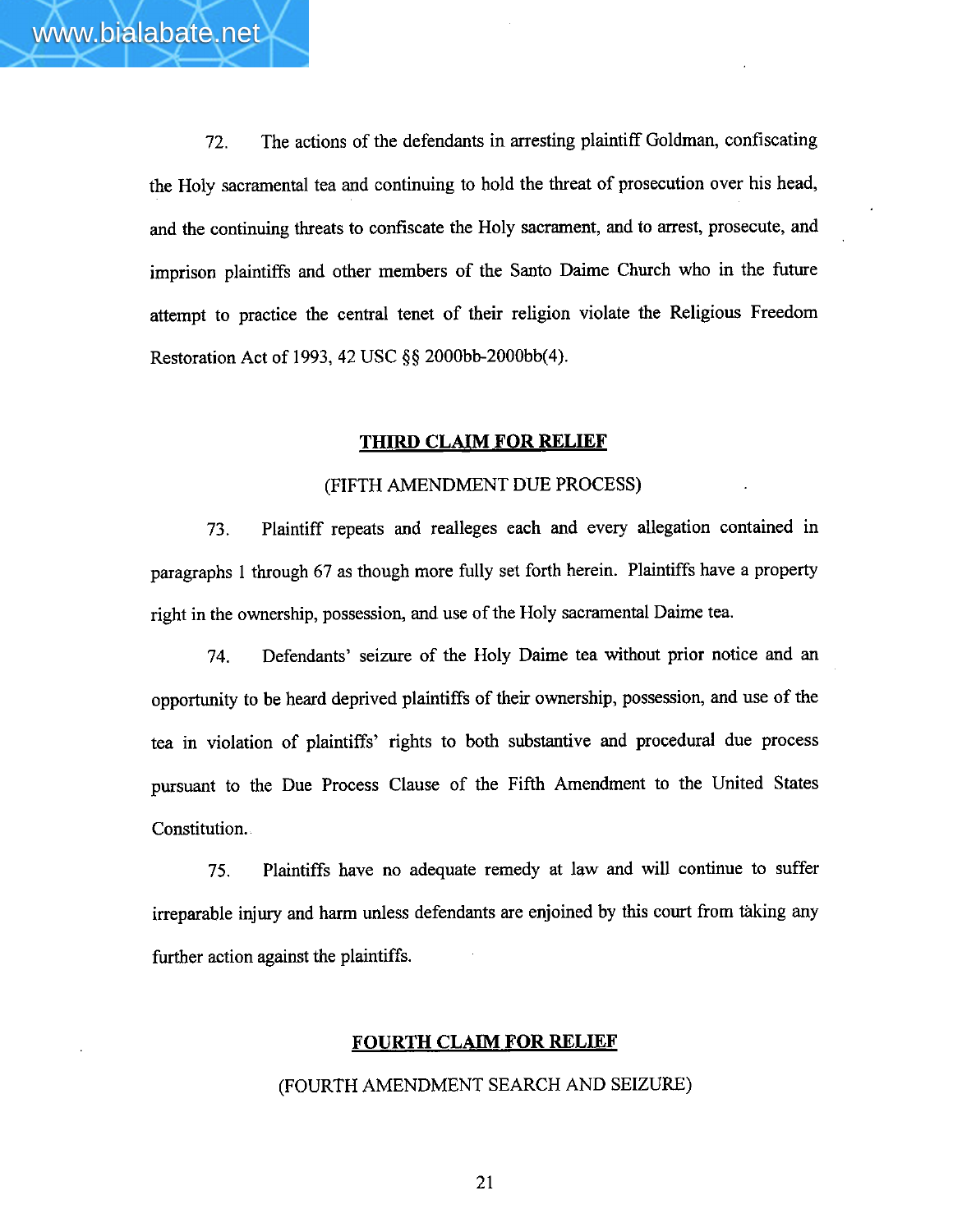**76.** Plaintiff repeats and realleges each and **every** allegation contained in paragraphs 1 through 67 as though more **fully** set forth herein.

www.bialabate.net

**77.** The Holy Daime tea seized by the defendants and their agents did not constitute unlawful importation or distribution of a controlled substance under the CSA. The defendants did not have probable cause to seize the tea or to seek a search warrant to search plaintiff Goldman's home on or about May 20, 2000.

**78.** Defendant's obtaining a search warrant, searching plaintiff Goldman's home, and seizing the Daime tea and other property from Mr. Goldman's home constituted **an** unlawful search and seizure in violation of the Fourth Amendment to the United States Constitution.

### **FIFTH CLAIM FOR RELIEF**

## (FIFTH **AND** FOURTEENTH AMENDMENT EQUAL PROTECTION **OF THE LAWS)**

79. Plaintiffs repeat and reallege each and every allegation contained in paragraphs 1 through 67 as though more fully set forth herein.

**80.** Plaintiffs are similarly situated to **UDV** members in their sacramental use of the Holy Daime tea that Defendants consider a Schedule I controlled substance under the CSA, just as they have considered the Hoasca tea. Nevertheless, Defendants have accommodated the UDV and no longer seek to ban its importation, distribution, and ingestion while refixing to accommodate plaintiffs' sincere, sacramental use of the Holy Daime tea.

**81.** Defendants' decision to allow the members of the **UDV** to use Hoasca for religious purposes, while denying the same protection to plaintiffs, violates the equal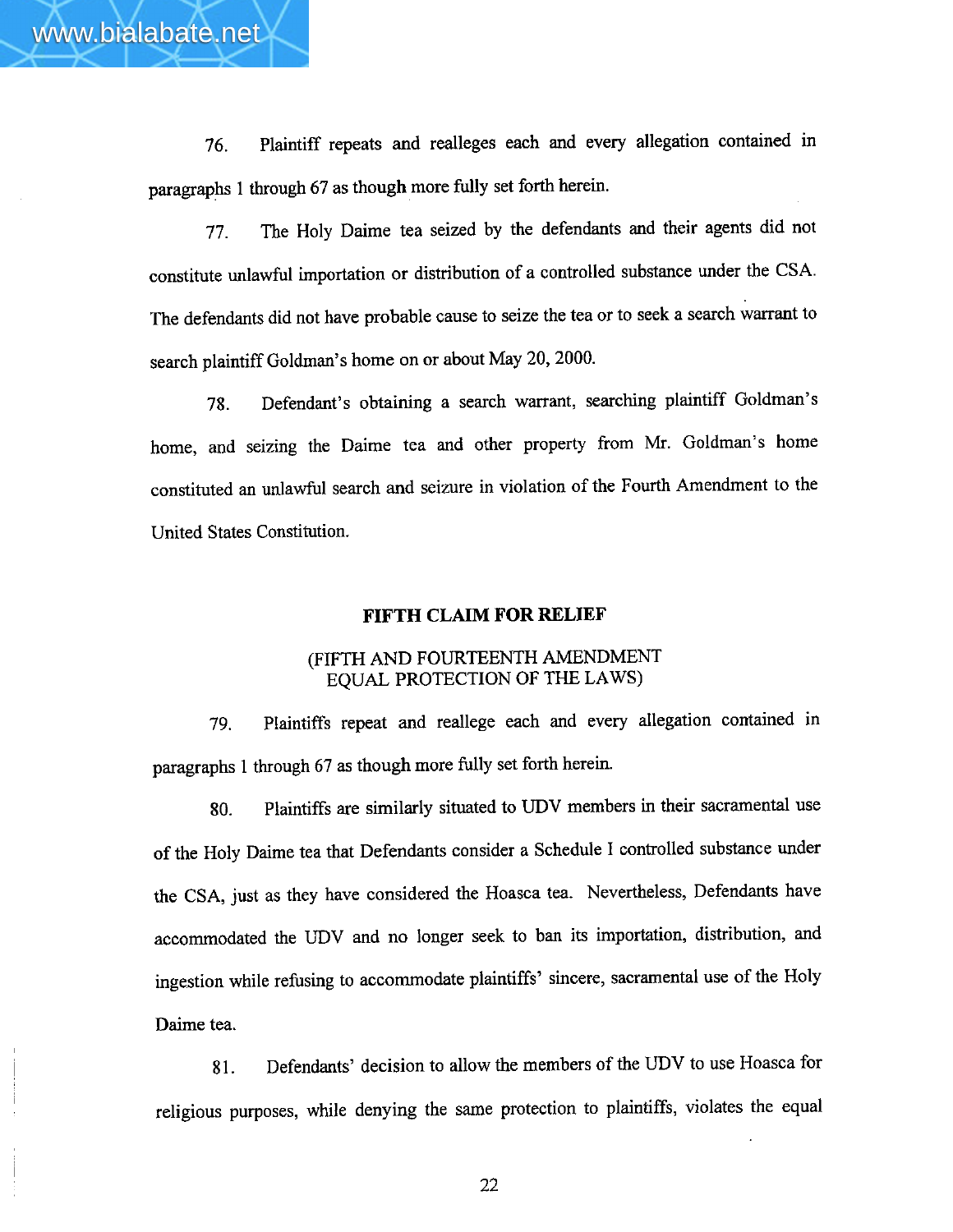protection rights of plaintiffs guaranteed by the Fifth and Fourteenth Amendments to the United States Constitution.

82. As a result of Defendants' violation of Plaintiffs' rights to equal protection, plaintiffs are entitled to appropriate injunctive **and** declaratory relief.

# **SIXTH CLAIM FOR RELIEF**

(COMITY **AND VIOLATION OF INTERNATIONAL LAW)** 

**83.** Plaintiffs repeat and reallege each and every allegation contained in paragraphs 1 through 67 as though more fully set forth herein.

**84.** The defendant's actions in arresting plaintiff Goldrnan, confiscating the Holy sacramental tea and continuing to hold the threat of prosecution over his head **and**  the continuing threats to confiscate the Holy sacrament, and to arrest, prosecute, and imprison **other** members of the Santo Daime Church who in the future attempt to practice the central tenet of their religion are in violation of the policies of the United States under the doctrine of comity, as is defendants' refusal to recognize the acts, records and judicial proceedings of foreign sovereign nations that do not directly conflict with lawful policies of the Untied **States.** 

**85.** Specifically, the actions of the defendants as set forth above, fail to **give**  comity to the findings of the Brazilian Federal Narcotics Council ("CONFEN") which specifically ruled that the Santo Daime Church may lawfidly utilize the Holy **baime** tea for sacramental purposes.

86. The actions of defendants violate the United Nations International Covenant on Civil and Political Rights ("ICCPR") and Article 18 of its Universal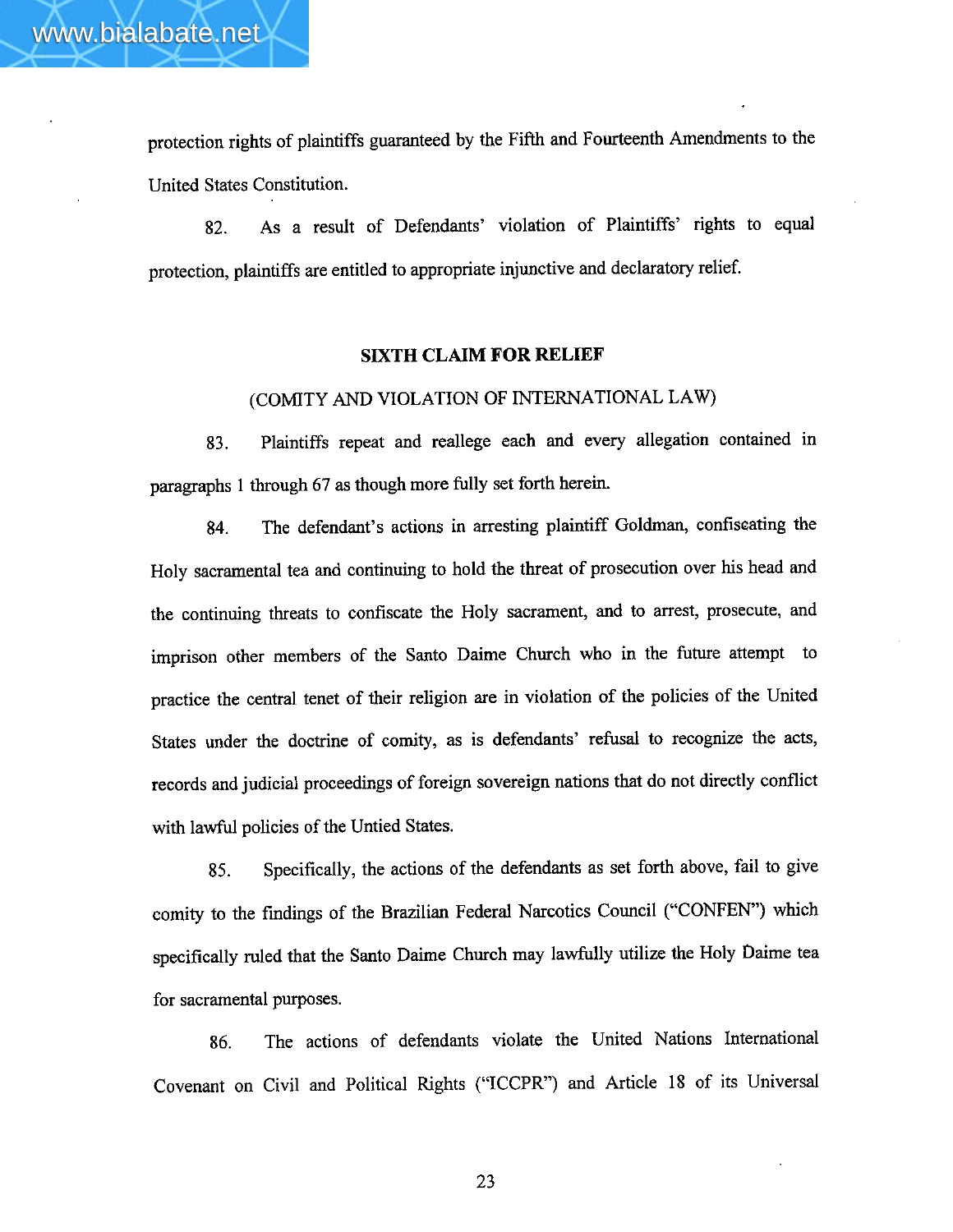Declaration of Human Rights which declares that "Everyone has the right to freedom of thought, conscience, and religion. This right shall include freedom to have or to adopt a religion or belief of his choice, and freedom,. . . to manifest his religion or belief in worship, observance, practice, and teaching."

**87.** Plaintiffs have no adequate remedy at law.

**88.** The balance of the equities weighs in favor of an injunction preventing Defendants from further interfering with plaintiffs' religious conduct.

89. Injunctive relief is reasonably necessary to protect Plaintiffs' constitutional right to equal protection of the law.

*90.* Plaintiffs will suffer irreparable harm without injunctive relief.

### **PRAYER FOR RELIEF**

**WHEREFORE**, plaintiffs seeks declaratory and injunctive relief against the defendants as follows:

1. A Declaratory Judgment that the actions described in this Complaint violated plaintiffs' rights to fieedom of religion under the First Amendment to the United States Constitution and a violation of the Religious Freedom Restoration Act.

2. A Declaratory Judgment that the defendants' actions described in this Complaint, including the obtaining of a search warrant, the interception of the Holy Dairne tea, the search and seizure at plaintiff Goldman's house, the arrest of plaintiff Goldman, the continuing threat of prosecution of plaintiffs, and the threats of arrest and prosecution of dl Santo Daime Church members in the United States who wish to engage in taking the sacrament, the Holy Dairne tea, violate 42 **USC \$9** 2000bb-2000bb(4) the Religious Freedom Restoration Act ("RFRA") of 1993.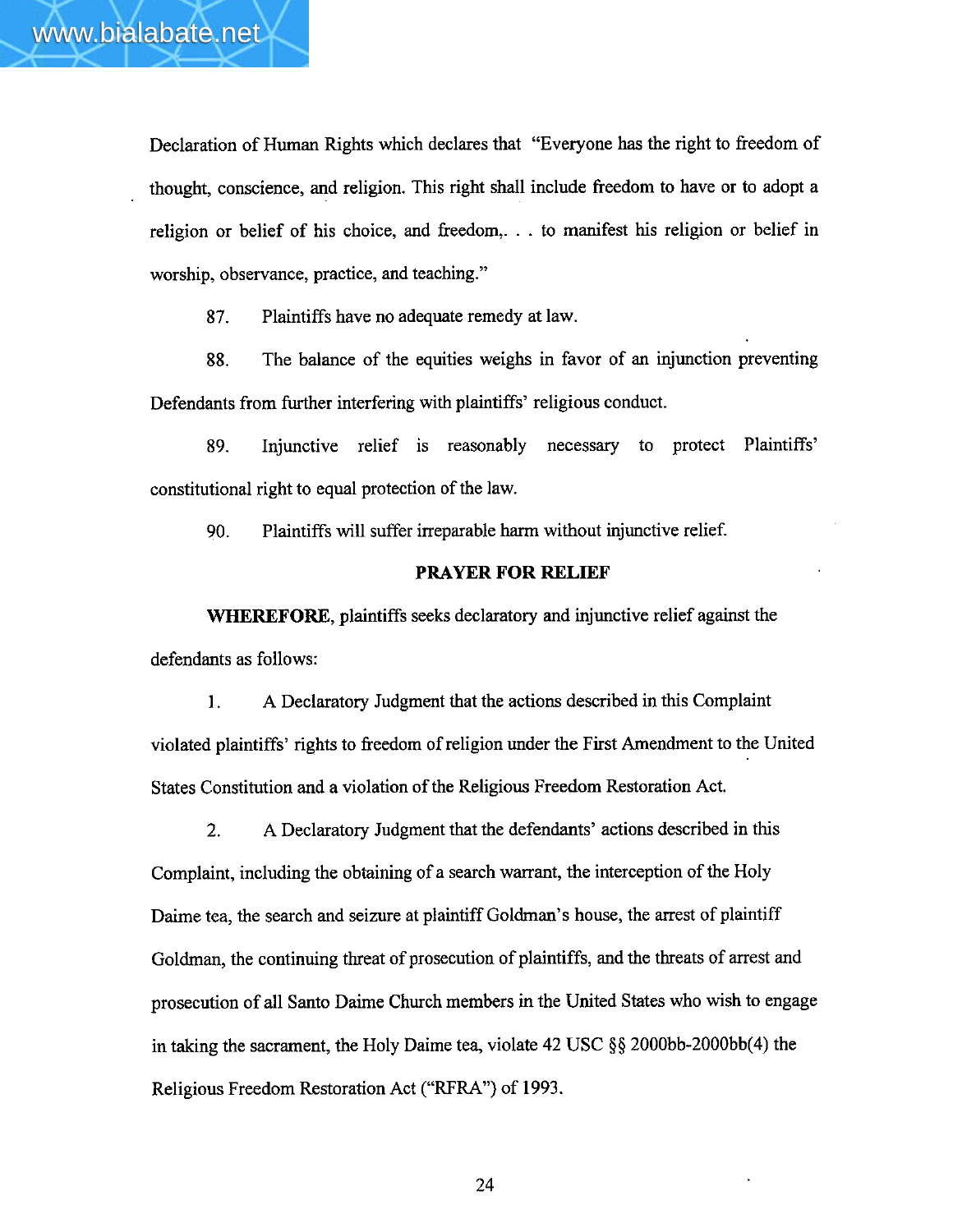**3.** A Declaratory Judgment that the defendants' actions described in this Complaint in confiscating the Holy Daime tea violated plaintiffs' rights to substantive and procedural due process of law under the Due Process Clause of the Fifth Amendment to the United States Constitution.

**4.** A Declaratory Judgment that the defendants' actions in confiscating the Holy Daime tea, obtaining and executing a search warrant against plaintiff Goldman as described in this Complaint, violated plaintiff Goldman's rights to be free from unreasonable searches and seizures under the Fourth Amendment to the United States Constitution.

**5.** A Declaratory Judgment that the actions of defendants in threatening to arrest and prosecute Santo Daime Church members for practicing their religion violate plaintiffs' rights to **the** equal protection of the laws.

**6.** A preliminary and permanent injunction enjoining the defendants as follows:

**a.** From arresting, prosecuting, or threatening plaintiffs and members of the Santo Daime Church with arrest, prosecution and/or imprisonment for importing, distributing and ingesting the Daime tea solely at Santo Daime Church services.

b. Ordering that within 30 days after the date of issuance of declaratory relief, the parties present the Court with a plan to effectuate the importation, distribution, and accounting for the Holy Daime tea consistent with the rights of the Church members to use the Holy tea in ceremonies.